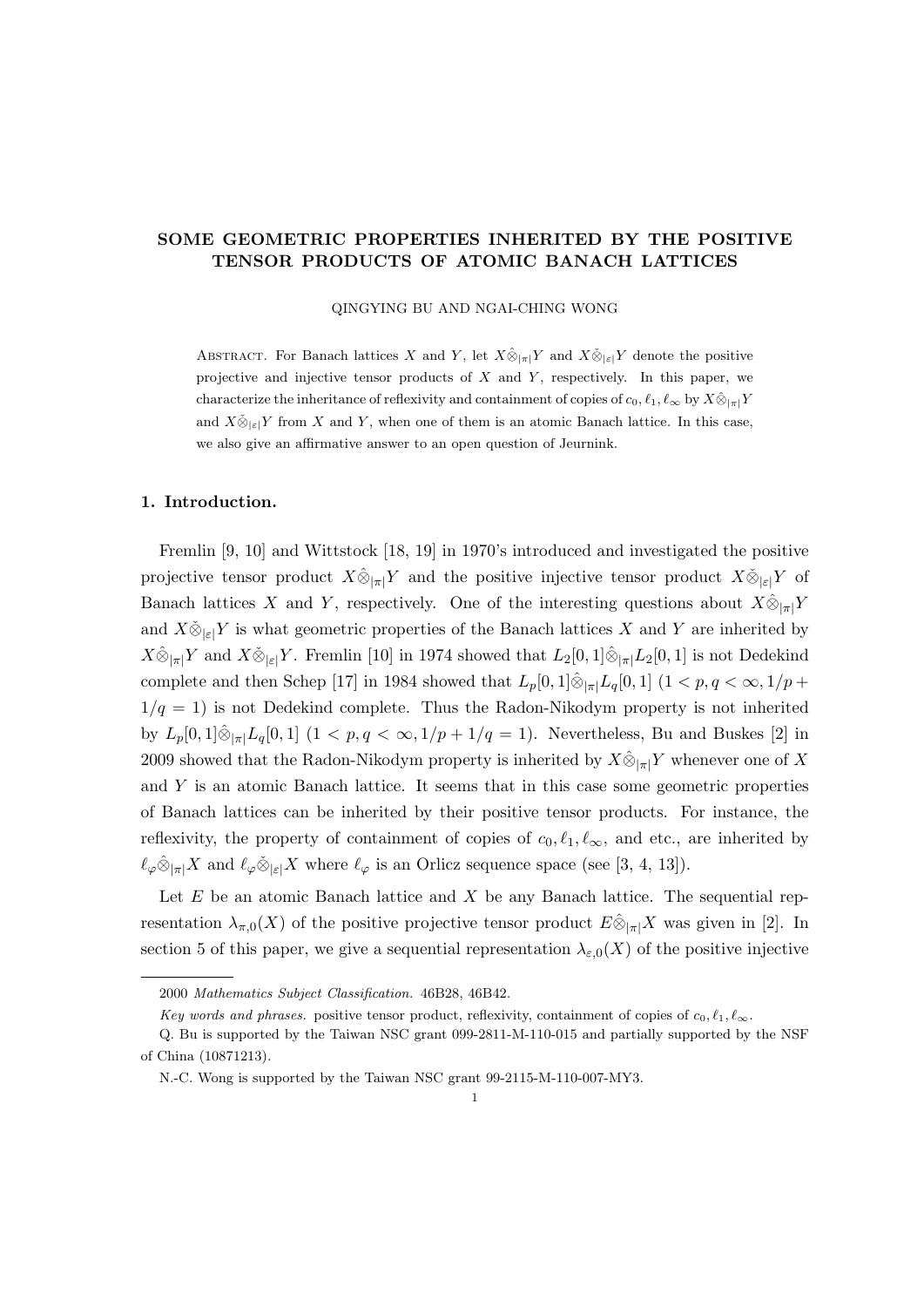tensor product  $E\check{\otimes}_{|\varepsilon|}X$ . After discussing the reflexivity and the containment of copies of  $c_0, \ell_1, \ell_\infty$  of  $\lambda_{\pi,0}(X)$  and  $\lambda_{\varepsilon,0}(X)$  in sections 3 and 4, we obtain characterizations of the inheritance of the reflexivity and the containment of copies of  $c_0, \ell_1, \ell_\infty$  by  $E \hat{\otimes}_{|\pi|} X$  and  $E\check{\otimes}_{\vert \varepsilon\vert}X$  in section 6. As a consequence, we obtain the interesting example which shows that  $\mathcal{K}^r(\ell_p, \ell_q)$  (1  $\leq p \leq q < \infty$ ), the space generated by positive compact operators from  $\ell_p$ into  $\ell_q$ , contains a sublattice isomorphic to  $c_0$  but does not contain a sublattice isomorphic to  $\ell_{\infty}$ .

Jeurnink pointed out in [12, chapter 4] that in  $X^* \otimes Y^*$ , the positive projective tensor norm  $\|\cdot\|_{\pi}$  is greater than or equal to the dual norm of the positive injective tensor norm  $\|\cdot\|_{|\varepsilon|}^*$ , and he asked the question whether  $\|\cdot\|_{|\pi|}$  is equal to  $\|\cdot\|_{|\varepsilon|}^*$  in  $X^* \otimes Y^*$ . In section 6 of this paper, we give an affirmative answer to this question in the case that one of  $X$  and Y is an atomic Banach lattice.

For a vector lattice X, let  $X^+$  be its positive cone. The X-valued sequence space  $X^{\mathbb{N}}$  is a vector lattice with the order and the lattice operations defined coordinatewise. For each  $\bar{x} = (x_i)_i \in X^{\mathbb{N}}$  and each  $n \in \mathbb{N}$ , let

 $\bar{x}(\leq n) = (x_1, \dots, x_n, 0, 0, \dots)$  and  $\bar{x}(\geq n) = (0, \dots, 0, x_n, x_{n+1}, \dots)$ .

For a Banach lattice X, let  $X^*$  be its topological dual and  $B_X$  be its closed unit ball. For Banach lattices X and Y, let  $\mathcal{L}^r(X,Y)$  denote the space of all regular linear operators from X to Y with the usual regular operator norm  $\|\cdot\|_r$ . If, in addition, Y is Dedekind complete then  $\mathcal{L}^r(X,Y)$  is a Banach lattice with  $||T||_r = ||T||$  for every  $T \in \mathcal{L}^r(X,Y)$ . Let  $\mathcal{K}^r(X, Y)$  denote the linear span of positive compact operators from X to Y.

### 2. Banach Lattice-valued Sequence Spaces.

Let  $\lambda$  be a solid sequence space, that is, a subspace of  $\mathbb{R}^{\mathbb{N}}$  such that  $(a_i)_i \in \lambda$  whenever  $|a_i| \leq |b_i|$  for all  $i \in \mathbb{N}$  and  $(b_i)_i \in \lambda$ . The Köthe dual of  $\lambda$  is defined by

$$
\lambda' = \Big\{ (b_i)_i \in \mathbb{R}^{\mathbb{N}} : \sum_{i=1}^{\infty} |a_i b_i| < +\infty, \ \forall (a_i)_i \in \lambda \Big\}.
$$

In addition, if  $\lambda$  is a Banach lattice then  $\lambda' \subseteq \lambda^*$ . Thus  $\lambda'$  with the norm induced by  $\lambda^*$  is also a Banach lattice. From now on we always assume that  $\lambda$  is a Banach sequence lattice such that

$$
\lambda'' = \lambda \quad \text{and} \quad ||e_i||_{\lambda} = 1, \ \forall i \in \mathbb{N}.
$$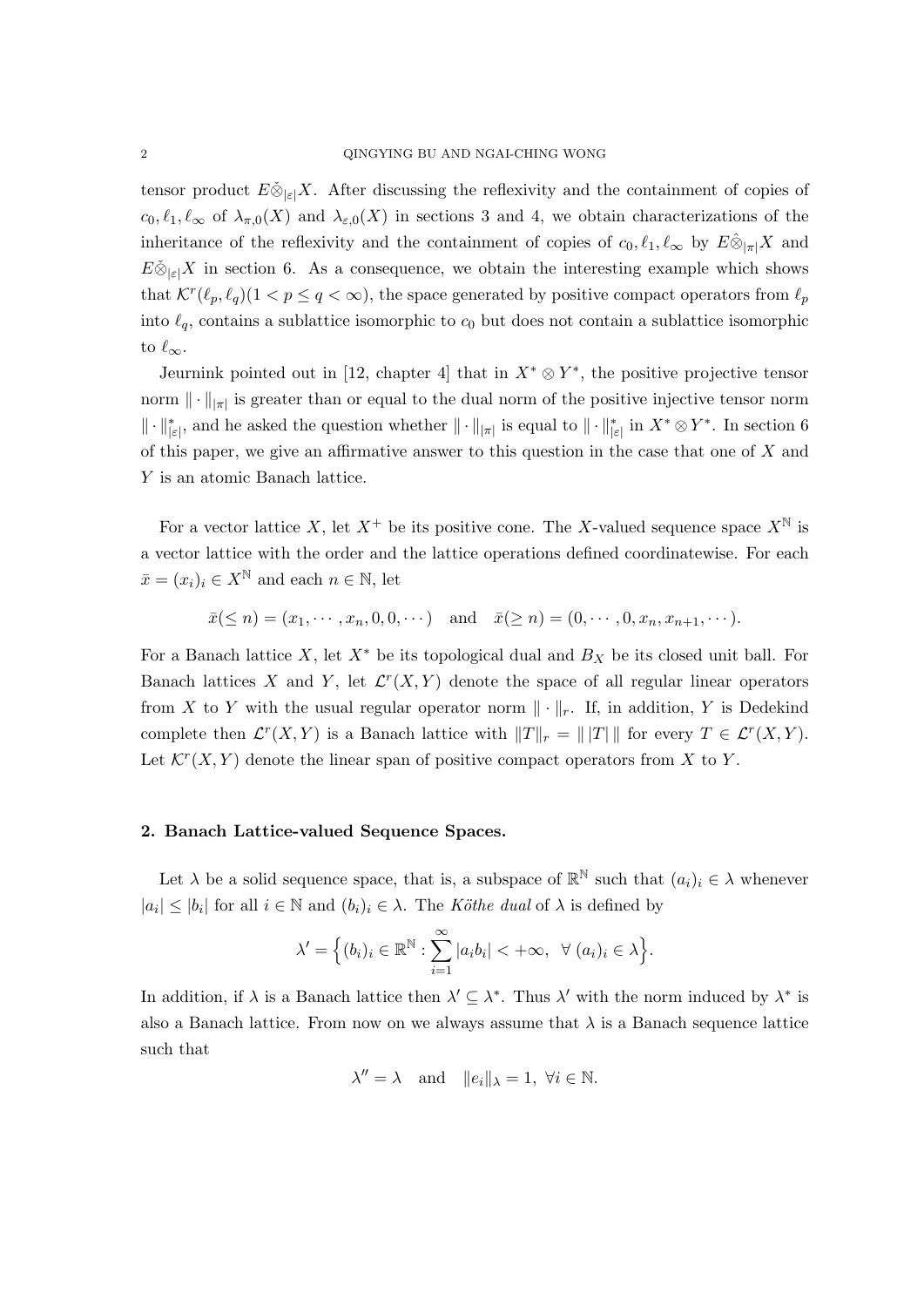Define

$$
\lambda_{\varepsilon}(X) = \left\{ \bar{x} = (x_i)_i \in X^{\mathbb{N}} : (x^*(|x_i|))_i \in \lambda, \ \forall \ x^* \in X^{**} \right\}
$$

and

$$
\|\bar{x}\|_{\lambda_{\varepsilon}(X)} = \sup\left\{\|(x^*(|x_i|))_i\|_{\lambda}: x^* \in B_{X^{*+}}\right\}, \qquad \forall \bar{x} = (x_i)_i \in \lambda_{\varepsilon}(X).
$$

Then  $\lambda_{\varepsilon}(X)$  is a Banach lattice (see [5]). (By the Principle of Local Reflexivity for Banach lattices due to Bernau [1] mentioned in section 3 below, and similar to the proof of Proposition 4.3 in [2], we can prove that  $\lambda_{\varepsilon}(X^*)$  defined here is the same as that  $\lambda_{\varepsilon}(X^*)$ defined in [2] if  $\lambda'$  is replaced by  $\lambda$  there.) Let  $\lambda_{\varepsilon,0}(X)$  denote the closed sublattice of  $\lambda_{\varepsilon}(X)$ consisting of all such elements of  $\lambda_{\varepsilon}(X)$  whose tails converge to 0, i.e.

$$
\lambda_{\varepsilon,0}(X) = \Big\{\bar{x} \in \lambda_{\varepsilon}(X) : \lim_{n} \|\bar{x}(\geq n)\|_{\lambda_{\varepsilon}(X)} = 0\Big\}.
$$

Then  $\lambda_{\varepsilon,0}(X)$  is an ideal of  $\lambda_{\varepsilon}(X)$ . We denote  $\lambda_{\varepsilon,0}(\mathbb{R})$  by  $\lambda_0$ .

For each  $\bar{x} = (x_i)_i \in \lambda_{\varepsilon}(X)$ , define a linear operator  $T_{\bar{x}}$  from  $(\lambda')_0$  to X by

$$
T_{\bar{x}}(a) = \sum_{i=1}^{\infty} a_i x_i, \qquad \forall \ a = (a_i)_i \in (\lambda')_0.
$$

Then we have the following proposition due to [5].

**Proposition 2.1.** If X is Dedekind complete then  $\lambda_{\varepsilon}(X)$  is isometrically isomorphic and lattice homomorphic to  $\mathcal{L}^r((\lambda')_0, X)$  under the mapping  $\bar{x} \mapsto T_{\bar{x}}$ . Moreover, if  $\lambda$  is  $\sigma$ -order continuous then  $T_{\bar{x}} \in \mathcal{K}^r((\lambda')_0, X)$  if and only if  $\bar{x} \in \lambda_{\varepsilon,0}(X)$ .

Define

$$
\lambda_{\pi}(X) = \left\{ \bar{x} = (x_i)_i \in X^{\mathbb{N}} : \sum_{i=1}^{\infty} x_i^*(|x_i|) < +\infty, \ \forall (x_i^*)_i \in \lambda_{\varepsilon}'(X^*)^+ \right\}
$$

and

$$
\|\bar{x}\|_{\lambda_{\pi}(X)} = \sup \Big\{ \sum_{i=1}^{\infty} x_i^*(|x_i|) : (x_i^*)_i \in B_{\lambda'_\varepsilon(X^*)^+} \Big\}, \qquad \forall \ \bar{x} = (x_i)_i \in \lambda_{\pi}(X).
$$

Then  $\lambda_{\pi}(X)$  is a Banach lattice (see [2]). Let  $\lambda_{\pi,0}(X)$  denote the closed sublattice of  $\lambda_{\pi}(X)$ consisting of all such elements of  $\lambda_{\pi}(X)$  whose tails converge to 0, i.e.

$$
\lambda_{\pi,0}(X) = \left\{ \bar{x} \in \lambda_{\pi}(X) : \lim_{n} \|\bar{x}(\geq n)\|_{\lambda_{\pi}(X)} = 0 \right\}.
$$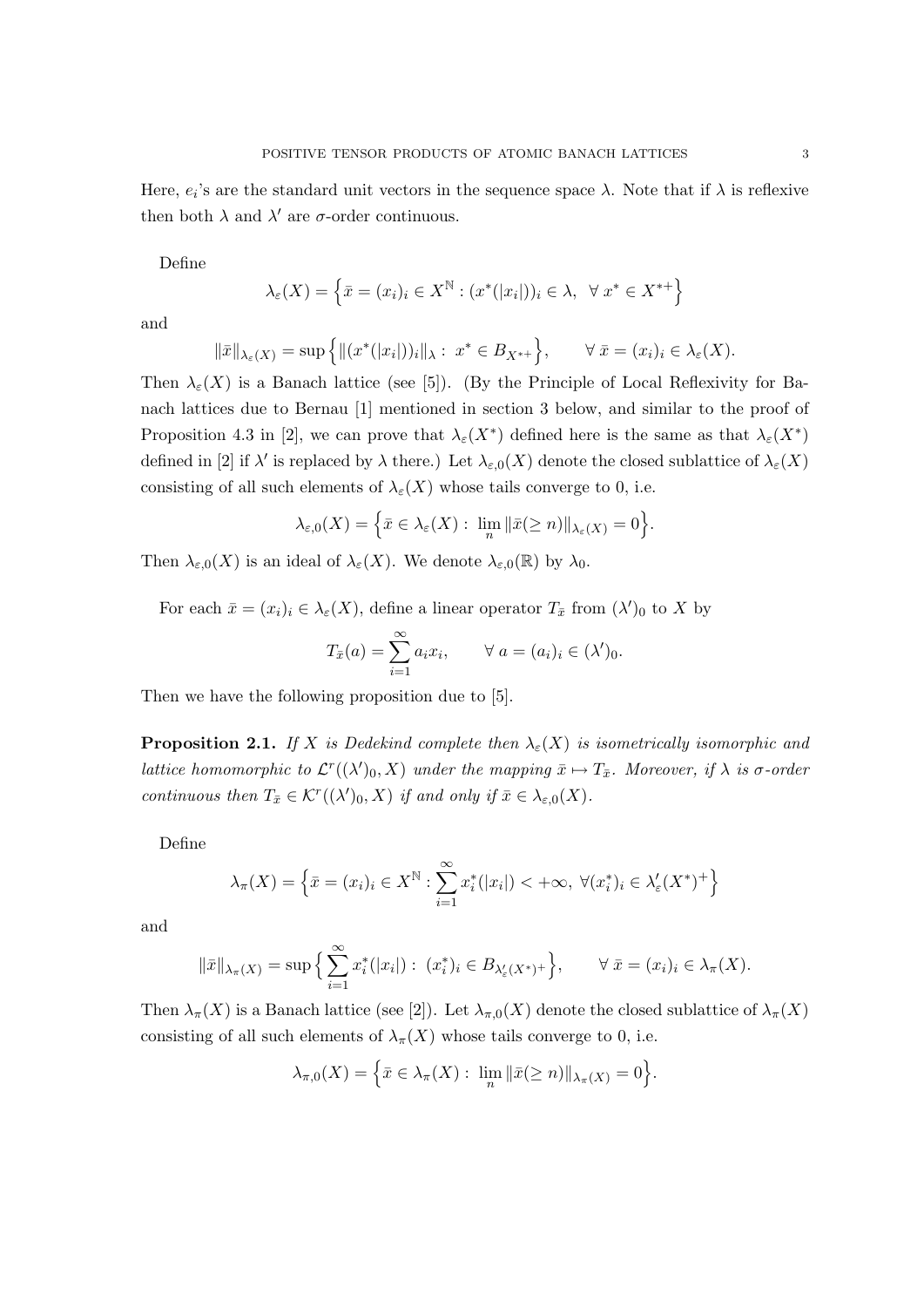Then  $\lambda_{\pi,0}(X)$  is an ideal of  $\lambda_{\pi}(X)$ .

Bu and Buskes [2] asked the question whether  $\lambda_{\pi,0}(X) = \lambda_{\pi}(X)$ . We will give an affirmative answer to this question in the following Proposition 2.2. To prove this proposition, we need the following vector-valued sequence spaces  $\lambda_w(X)$  and  $\lambda_s(X)$  introduced in [2]. Define

$$
\lambda_w(X) = \lambda_{weak}(X) = \left\{ \bar{x} = (x_i)_i \in X^{\mathbb{N}} : (x^*(x_i))_i \in \lambda, \ \forall \ x^* \in X^* \right\}
$$

and

$$
\|\bar{x}\|_{\lambda_w(X)} = \sup \{ \| (x^*(x_i))_i \|_{\lambda} : x^* \in B_{X^*} \}, \qquad \forall \bar{x} = (x_i)_i \in \lambda_w(X).
$$

Then  $\lambda_w(X)$  is a Banach space (it may not be a Banach lattice). Define

$$
\lambda_s(X) = \lambda_{strong}(X) = \left\{ \bar{x} = (x_i)_i \in X^{\mathbb{N}} : \sum_{i=1}^{\infty} |x_i^*(x_i)| < +\infty, \ \forall (x_i^*)_i \in \lambda'_w(X^*) \right\}
$$

and

$$
\|\bar{x}\|_{\lambda_s(X)} = \sup\left\{ \left|\sum_{i=1}^{\infty} x_i^*(x_i)\right| : (x_i^*)_i \in B_{\lambda'_w(X^*)}\right\}, \qquad \forall \bar{x} = (x_i)_i \in \lambda_s(X).
$$

Then  $\lambda_s(X)$  is a Banach space (it may not be a Banach lattice).

**Proposition 2.2.** If  $\lambda$  is  $\sigma$ -order continuous then  $\lambda_{\pi,0}(X) = \lambda_{\pi}(X)$ .

*Proof.* Take any  $\bar{x} = (x_i)_i \in \lambda_{\pi}(X)$ . Assume, without loss of generality, that  $\bar{x}$  is positive. For each  $n \in \mathbb{N}$  we have  $\bar{x}(\leq n) = (x_1, \dots, x_n, 0, 0, \dots) \in \lambda_s(X)$ . Since  $\bar{x}(\leq n)$  is positive,

$$
\|\bar{x}(\leq n)\|_{\lambda_s(X)} = \|\bar{x}(\leq n)\|_{\lambda_{\pi}(X)} \leq \|\bar{x}\|_{\lambda_{\pi}(X)}, \quad n = 1, 2, \cdots.
$$

For any  $\bar{x}^* = (x_i^*)_i \in \lambda_w'(X^*)$  and any  $n \in \mathbb{N}$ ,

$$
\sum_{i=1}^n |x_i^*(x_i)| \leq \|\bar{x}^*(\leq n)\|_{\lambda'_w(X^*)} \cdot \|\bar{x}(\leq n)\|_{\lambda_s(X)} \leq \|\bar{x}^*\|_{\lambda'_w(X^*)} \cdot \|\bar{x}\|_{\lambda_\pi(X)}.
$$

Then  $\sum_{i=1}^{\infty} |x_i^*(x_i)| < \infty$  and hence  $\bar{x} \in \lambda_s(X)$ . It follows from [2, Proposition 5.2] that  $\bar{x} \in \lambda_{\pi,0}(X).$ 

# 3. Duality and Reflexivity.

To characterize the dual of  $\lambda_{\varepsilon,0}(X)$  and the dual of  $\lambda_{\pi,0}(X)$ , we need the following Principle of Local Reflexivity for Banach lattices due to Bernau [1].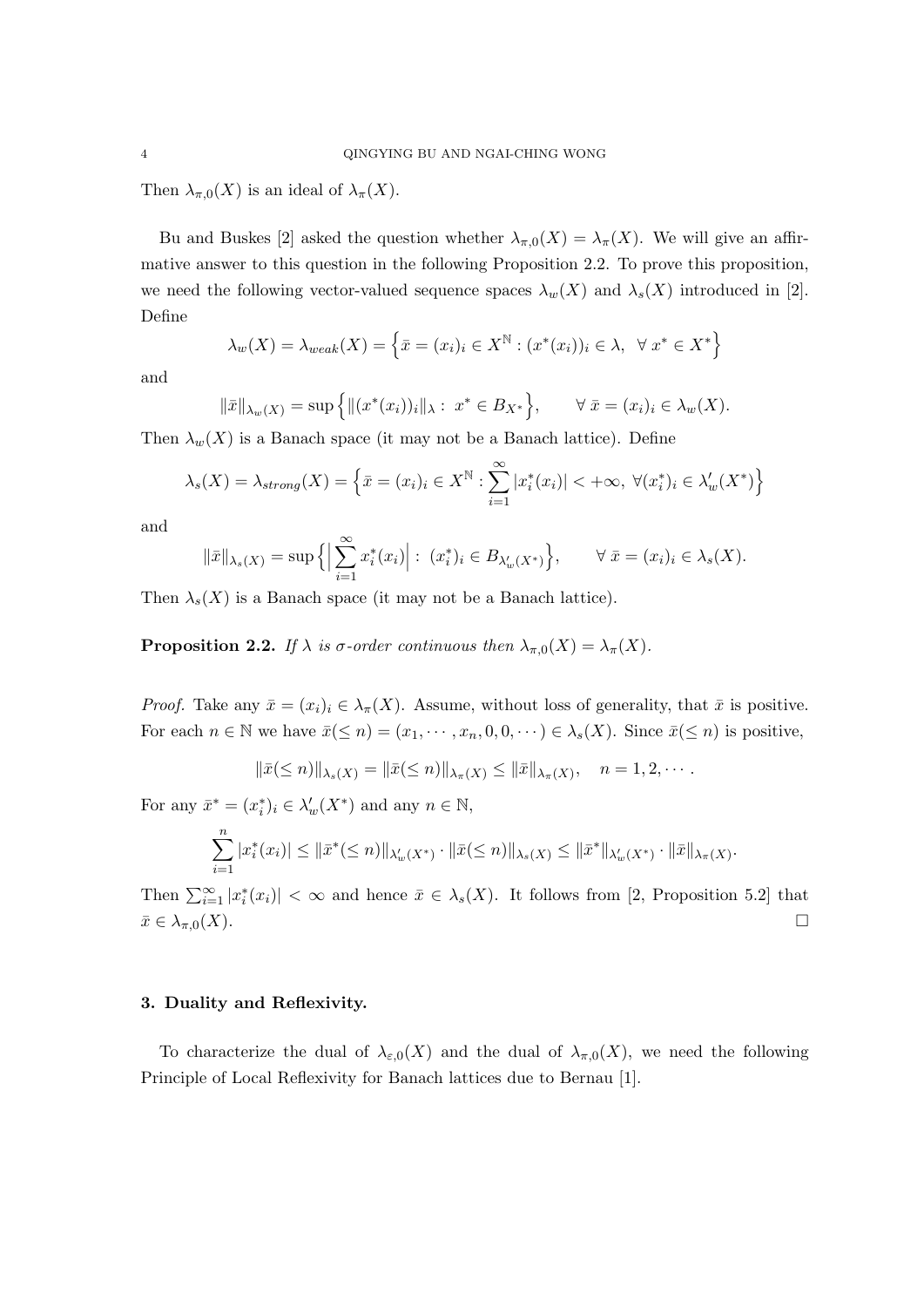**Principle of Local Reflexivity** [1]. Let  $X$  be a Banach lattice and  $J$  be the canonical injection of X into X<sup>\*\*</sup>. Suppose  $\varepsilon > 0$  and V is a weak<sup>\*</sup> neighborhood of 0 in X<sup>\*\*</sup>. If G is a finite dimensional sublattice of  $X^{**}$  then there is a lattice isomorphism  $T: G \longrightarrow T[G] \hookrightarrow X$ such that  $||T|| < 1 + \varepsilon$ ,  $||T^{-1}|| < 1 + \varepsilon$ , and  $x^{**} - J(Tx^{**}) \in ||x^{**}||V$  for all  $x^{**} \in G$ .

**Theorem 3.1.**  $\lambda_{\varepsilon,0}(X)^*$  is isometrically isomorphic and lattice homomorphic to  $\lambda'_{\pi}(X^*)$ .

*Proof.* Define  $\psi : \lambda'_{\pi}(X^*) \longrightarrow \lambda_{\varepsilon,0}(X)^*$  by

$$
\langle \bar{x}, \psi(\bar{x}^*) \rangle = \sum_{i=1}^{\infty} x_i^*(x_i)
$$
\n(3.1)

for each  $\bar{x} = (x_i)_i \in \lambda_{\varepsilon,0}(X)$  and each  $\bar{x}^* = (x_i^*)_i \in \lambda'_{\pi}(X^*)$ . Then  $\psi$  is linear and  $\|\psi(\bar{x}^*)\| \leq \|\bar{x}^*\|_{\lambda'_{\pi}(X^*)}.$ 

On the other hand, take any  $\xi \in \lambda_{\varepsilon,0}(X)^*$ . For each  $i \in \mathbb{N}$ , define a linear functional  $x_i^*$ on  $X$  by

$$
x_i^*(x) = \langle (0, \cdots, 0, \stackrel{i\text{-th place}}{x}, 0, 0, \cdots), \xi \rangle
$$

for each  $x \in X$ . Then  $x_i^* \in X^*$ . Moreover, for each  $x \in X^+$  we have

$$
|x_i^*|(x) = \sup \left\{ |x_i^*(y)| : 0 \le y \le x \right\}
$$
  
= 
$$
\sup \left\{ |\langle (0, \dots, 0, \stackrel{i\text{-th place}}{y}, 0, 0, \dots), \xi \rangle| : 0 \le y \le x \right\}
$$
  
= 
$$
\sup \left\{ |\langle \overline{y}, \xi \rangle| : 0 \le \overline{y} \le (0, \dots, 0, \stackrel{i\text{-th place}}{x}, 0, 0, \dots) \right\}
$$
  
= 
$$
\langle (0, \dots, 0, \stackrel{i\text{-th place}}{x}, 0, 0, \dots), |\xi| \rangle.
$$

Thus, for each  $\bar{x} = (x_i)_i \in \lambda_{\varepsilon,0}(X)^+$  we have

$$
\sum_{i=1}^{n} x_i^*(x_i) = \langle (x_i)_1^n, \xi \rangle \quad \text{and} \quad \sum_{i=1}^{n} |x_i^*|(x_i) = \langle (x_i)_1^n, |\xi| \rangle. \tag{3.2}
$$

Now take any  $(x_i^{**})_i \in \lambda_{\varepsilon}(X^{**})^+$ . For each  $\varepsilon > 0$  and each  $n \in \mathbb{N}$ , let G be the sublattice of  $X^{**}$  generated by  $\{x_i^{**} : i = 1, 2, \dots, n\}$  and

$$
V = \left\{ x^{**} \in X^{**} : \left| x^{**}(|x_i^*|) \right| < \varepsilon/a, \ i = 1, 2, \cdots, n \right\},\
$$

where  $a = \sum_{i=1}^{n} ||x_i^{**}||$ . By the Principle of Local Reflexivity, there is a lattice isomorphism  $T: G \longrightarrow X$  such that  $||T|| < 1 + \varepsilon$  and

$$
\left| x_i^{**}(|x_i^*|) - |x_i^*|(Tx_i^{**}) \right| < \varepsilon \| x_i^{**} \| / a, \qquad i = 1, 2, \cdots, n.
$$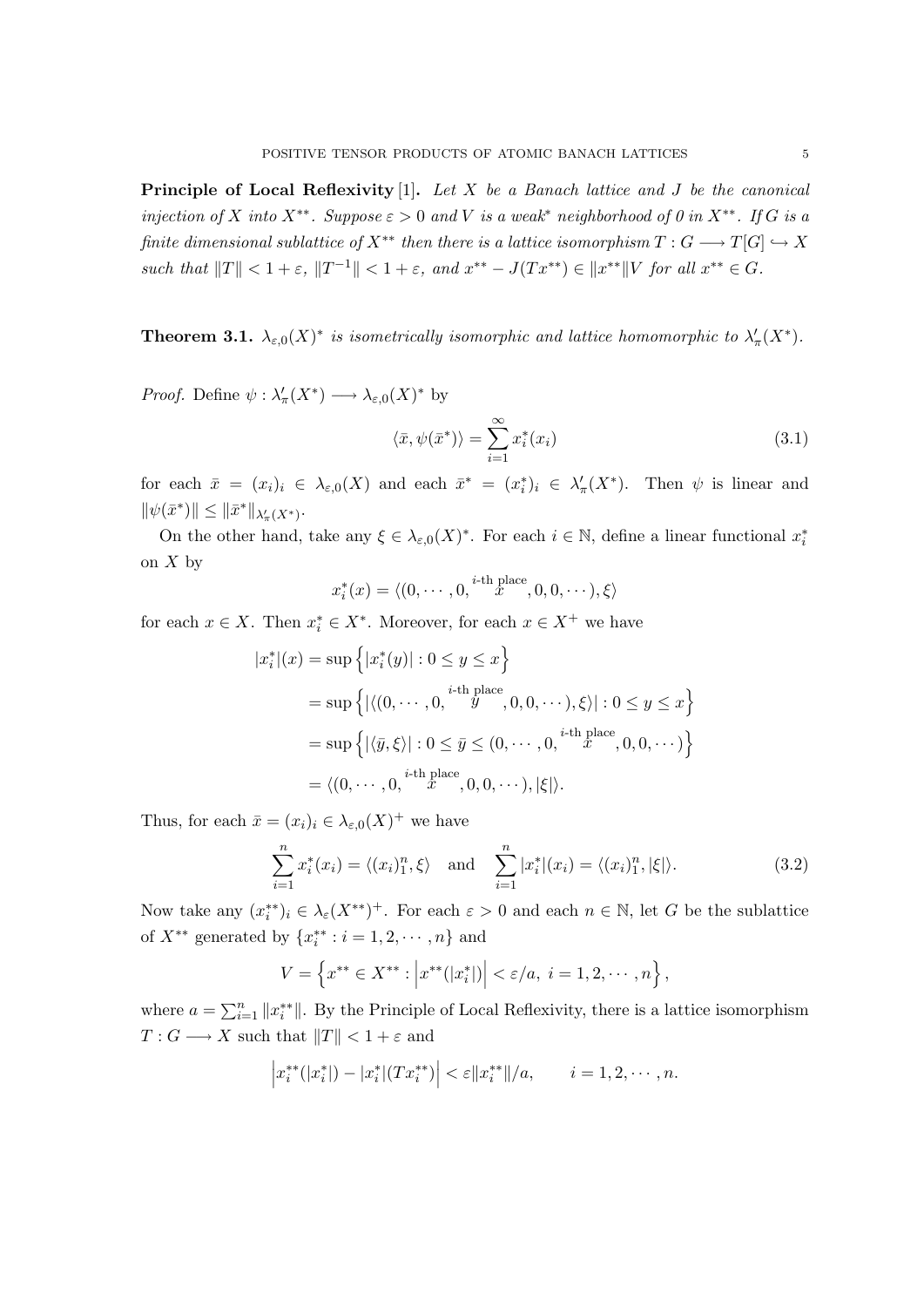Then

$$
\begin{aligned}\n\left\|\left(Tx_i^{**}\right)_1^n\right\|_{\lambda_{\varepsilon,0}(X)} &= \sup\left\{\left\|\left(x^*(Tx_i^{**})\right)_1^n\right\|_{\lambda}: x^* \in B_{X^{*+}}\right\} \\
&\leq \sup\left\{\left\|T\right\| \cdot \left\|\left(x_i^{**}(x^*)\right)_1^n\right\|_{\lambda}: x^* \in B_{X^{*+}}\right\} \\
&\leq (1+\varepsilon) \cdot \left\|(x_i^{**})_i\right\|_{\lambda_{\varepsilon}(X^{**)}}.\n\end{aligned}
$$

By  $(3.2)$  we have

$$
\sum_{i=1}^{n} \left| x_{i}^{**}(|x_{i}^{*}|) \right| \leq \sum_{i=1}^{n} \left| x_{i}^{**}(|x_{i}^{*}|) - |x_{i}^{*}|(Tx_{i}^{**}) \right| + \sum_{i=1}^{n} |x_{i}^{*}|(Tx_{i}^{**})
$$
\n
$$
\leq \varepsilon + \langle (Tx_{i}^{**})_{1}^{n}, |\xi| \rangle
$$
\n
$$
\leq \varepsilon + ||\xi|| \cdot \left\| (Tx_{i}^{**})_{1}^{n} \right\|_{\lambda_{\varepsilon,0}(X)}
$$
\n
$$
\leq \varepsilon + (1 + \varepsilon) ||\xi|| \cdot \left\| (x_{i}^{**})_{i} \right\|_{\lambda_{\varepsilon}(X^{**})}.
$$

Therefore

$$
\sum_{i=1}^{\infty} \left| x_i^{**}(|x_i^*|) \right| \leq \varepsilon + (1+\varepsilon) \|\xi\| \cdot \left\| (x_i^{**})_i \right\|_{\lambda_{\varepsilon}(X^{**})}.
$$

It follows that  $\bar{x}^* := (x_i^*)_i \in \lambda'_\pi(X^*)$  and  $\|\bar{x}^*\|_{\lambda'_\pi(X^*)} \leq \|\xi\|$ . For each  $\bar{x} = (x_i)_i \in \lambda_{\varepsilon,0}(X)^+$ , by  $(3.1)$  and  $(3.2)$  we have

$$
\langle \bar{x}, \psi(\bar{x}^*) \rangle = \lim_{n} \sum_{i=1}^{n} x_i^*(x_i) = \lim_{n} \langle (x_i)_1^n, \xi \rangle = \langle \bar{x}, \xi \rangle.
$$

Thus  $\psi(\bar{x}^*) = \xi$ , and hence  $\psi$  is surjective. Moreover,

$$
\|\psi(\bar{x}^*)\| \le \|\bar{x}^*\|_{\lambda_\pi'(X^*)} \le \|\xi\| = \|\psi(\bar{x}^*)\|
$$

and  $\psi$  is an isometry. Furthermore, by (3.1) and (3.2) again we have

$$
\langle \bar{x}, |\psi(\bar{x}^*)| \rangle = \langle \bar{x}, |\xi| \rangle = \lim_{n} \langle (x_i)_1^n, |\xi| \rangle = \lim_{n} \sum_{i=1}^n |x_i^*|(x_i) = \langle \bar{x}, \psi(|\bar{x}^*|) \rangle.
$$

Therefore  $|\psi(\bar{x}^*)| = \psi(|\bar{x}^*|)$  and  $\psi$  is a lattice homomorphism.

Similar to the proof of Theorem 3.1 we have the following Theorem 3.2.

**Theorem 3.2.**  $\lambda_{\pi,0}(X)^*$  is isometrically isomorphic and lattice homomorphic to  $\lambda_{\varepsilon}'(X^*)$ .

**Theorem 3.3.** Let  $\lambda$  and  $X$  be reflexive. Then

(i)  $\lambda_{\pi,0}(X)$  is reflexive if and only if  $\lambda_{\varepsilon}'(X^*) = \lambda_{\varepsilon,0}'(X^*)$ .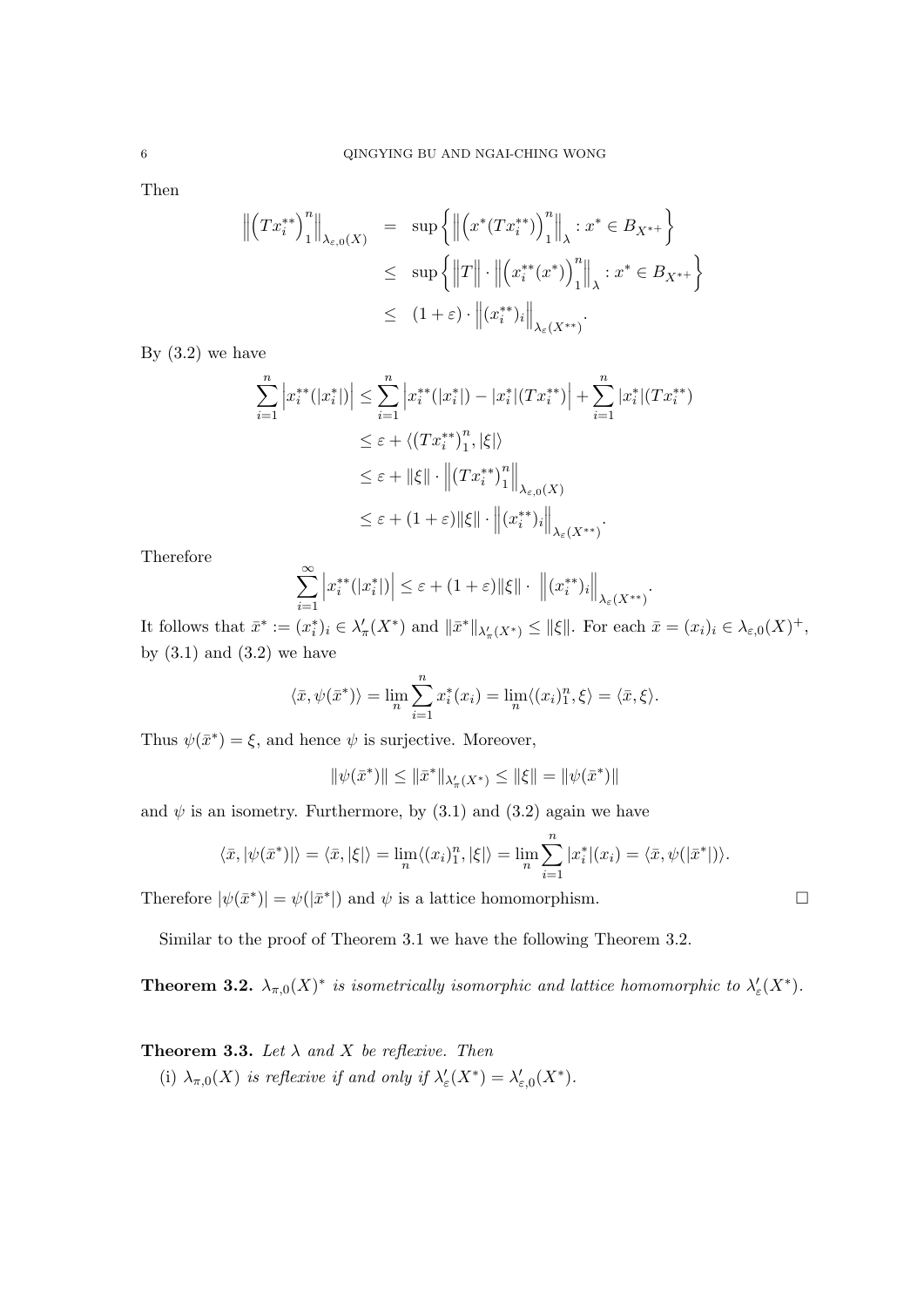(ii)  $\lambda_{\varepsilon,0}(X)$  is reflexive if and only if  $\lambda_{\varepsilon}(X) = \lambda_{\varepsilon,0}(X)$ .

*Proof.* By Proposition 2.2 we have  $\lambda_{\pi,0}(X) = \lambda_{\pi}(X)$  and  $\lambda'_{\pi,0}(X^*) = \lambda'_{\pi}(X^*)$ . (i) If  $\lambda_{\varepsilon}'(X^*) = \lambda_{\varepsilon,0}'(X^*)$  then by Theorems 3.1 and 3.2,

$$
\lambda_{\pi,0}(X)^{**} = [\lambda_{\varepsilon}'(X^*)]^* = [\lambda_{\varepsilon,0}'(X^*)]^* = \lambda_{\pi}''(X^{**}) = \lambda_{\pi}(X) = \lambda_{\pi,0}(X).
$$

It follows that  $\lambda_{\pi,0}(X)$  is reflexive. On the other hand, if  $\lambda_{\pi,0}(X)$  is reflexive then by Theorems 3.1 and 3.2 again,

$$
\lambda'_{\varepsilon,0}(X^*)^* = \lambda''_{\pi}(X^{**}) = \lambda_{\pi}(X) = \lambda_{\pi,0}(X) = \lambda_{\pi,0}(X)^{**} = \lambda'_{\varepsilon}(X^*)^*.
$$

It follows that  $\lambda'_{\varepsilon}(X^*) = \lambda'_{\varepsilon,0}(X^*)$ . (ii) follows from the following fact:

$$
\lambda_{\varepsilon,0}(X)^{**} = \lambda'_{\pi}(X^*)^* = \lambda'_{\pi,0}(X^*)^* = \lambda''_{\varepsilon}(X^{**}) = \lambda_{\varepsilon}(X).
$$

 $\Box$ 

# 4. Containment of copies of  $c_0$ ,  $\ell_{\infty}$ , and  $\ell_1$ .

It is known from [14, p. 92, Theorem 2.4.12] that a Banach lattice contains no sublattice isomorphic to  $c_0$  if and only if it is a KB-space. In this case, it is also  $\sigma$ -order continuous. For completeness we mention [2, Theorem 5.5] and [5, Theorem 7] as the following proposition.

**Proposition 4.1.** (i)  $\lambda_{\pi,0}(X)$  contains no sublattice isomorphic to  $c_0$  if and only if both  $\lambda$ and X contain no sublattice isomorphic to  $c_0$ .

(ii)  $\lambda_{\varepsilon,0}(X)$  contains no sublattice isomorphic to  $c_0$ , if and only if  $\lambda_{\varepsilon}(X)$  contains no sublattice isomorphic to  $c_0$ , if and only if both  $\lambda$  and  $X$  contain no sublattice isomorphic to  $c_0$  and  $\lambda_{\varepsilon}(X) = \lambda_{\varepsilon,0}(X)$ .

Note that  $((\lambda')_0)^* = ((\lambda')_0)' = \lambda'' = \lambda$ . Then the fact that  $\lambda$  contains no sublattice isomorphic to  $\ell_{\infty}$  is equivalent to the fact that  $\lambda$  contains no sublattice isomorphic to  $c_0$ . In this case,  $\lambda$  is  $\sigma$ -order continuous and hence  $\lambda_{\pi,0}(X^*) = \lambda_{\pi}(X^*)$  by Proposition 2.2. It follows from Theorems 3.1 and 3.2 that  $\lambda_{\pi}(X^*) = \lambda_{\varepsilon,0}^{\prime}(X)^*$  and  $\lambda_{\varepsilon}(X^*) = \lambda_{\pi,0}^{\prime}(X)^*$ . Thus by Proposition 4.1 we have the following.

**Theorem 4.2.** (i)  $\lambda_{\pi,0}(X^*)$  contains no sublattice isomorphic to  $\ell_{\infty}$  if and only if both  $\lambda$ and  $X^*$  contain no sublattice isomorphic to  $\ell_{\infty}$ .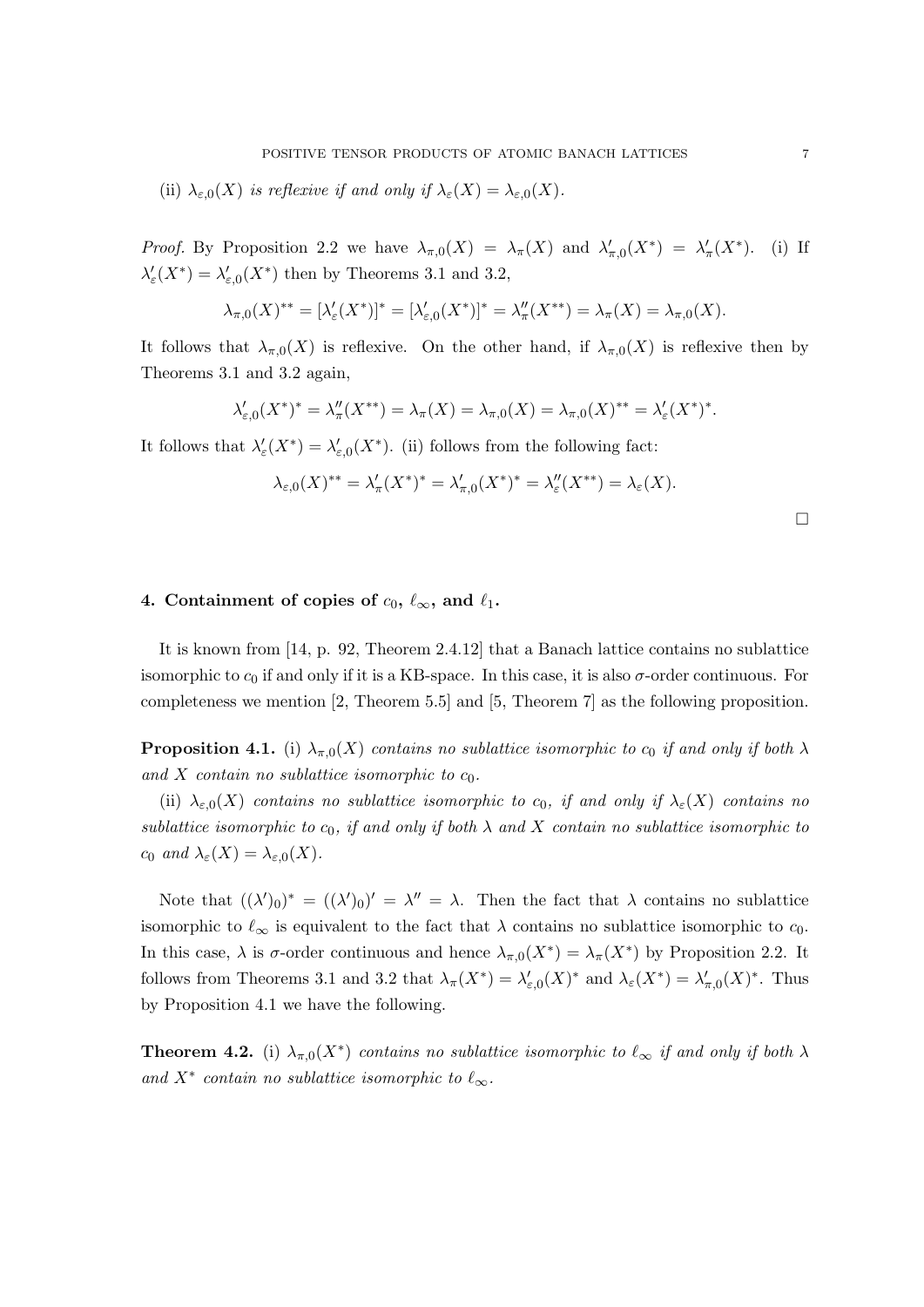(ii)  $\lambda_{\varepsilon}(X^*)$  contains no sublattice isomorphic to  $\ell_{\infty}$  if and only if both  $\lambda$  and  $X^*$  contain no sublattice isomorphic to  $\ell_{\infty}$  and  $\lambda_{\varepsilon}(X^*) = \lambda_{\varepsilon,0}(X^*)$ .

It is known from [14, p. 83, Proposition 2.3.12] that a Banach lattice contains a sublattice isomorphic to  $\ell_1$  if and only if its dual contains a sublattice isomorphic to  $\ell_{\infty}$ . Note that  $(\lambda_0)^* = \lambda'$ , and by Theorems 3.1 and 3.2, that  $\lambda_{\pi,0}(X)^* = \lambda'_\varepsilon(X^*)$  and  $\lambda_{\varepsilon,0}(X)^* = \lambda'_\pi(X^*)$ . By Theorem 4.2 we have the following.

**Theorem 4.3.** (i)  $\lambda_{\pi,0}(X)$  contains no sublattice isomorphic to  $\ell_1$  if and only if both  $\lambda_0$ and X contain no sublattice isomorphic to  $\ell_1$  and  $\lambda'_\varepsilon(X^*) = \lambda'_{\varepsilon,0}(X^*)$ .

(ii)  $\lambda_{\varepsilon,0}(X)$  contains no sublattice isomorphic to  $\ell_1$  if and only if both  $\lambda_0$  and X contain no sublattice isomorphic to  $\ell_1$ .

For an infinite subset M of N, let  $\ell_{\infty}(M)$  denote the subspace of  $\ell_{\infty}$  consisting of all  $(\xi_n)_n \in \ell_\infty$  with  $\xi_n = 0$  for  $n \notin M$ . It is known from [6, p. 13, Remark 1.3.2] that if an operator  $T : \ell_\infty \longrightarrow Z$  is weakly compact then for all  $\xi = (\xi_n)_n \in \ell_\infty$ , the series  $\sum_n \xi_n T(e_n)$ converges in norm in Z. But its limit  $\sum_{n=1}^{\infty} \xi_n T(e_n)$  and  $T(\xi)$  may not coincide. To get the main result in this section, we need the following result due to Drewnowski [8] (also see [6, p. 14, Corollary 1.3.3]).

**Lemma 4.4** [8]. Let Z be a Banach space and let  $T_i : \ell_{\infty} \longrightarrow Z$  be weakly compact operators for each  $i \in \mathbb{N}$ . Then there exists an infinite subset M of  $\mathbb{N}$  such that

$$
T_i(\xi) = \sum_{n=1}^{\infty} \xi_n T_i(e_n), \quad \forall \xi = (\xi_n)_n \in \ell_\infty(M), \ \forall i \in \mathbb{N}.
$$

**Theorem 4.5.** Let  $\lambda'$  be  $\sigma$ -order continuous. Then  $\lambda_{\varepsilon,0}(X)$  contains no sublattice isomorphic to  $\ell_{\infty}$  if and only if X contains no sublattice isomorphic to  $\ell_{\infty}$ .

*Proof.* Since X is a closed sublattice of  $\lambda_{\varepsilon,0}(X)$ , it follows that  $\lambda_{\varepsilon,0}(X)$  contains a sublattice isomorphic to  $\ell_{\infty}$  whenever X contains a sublattice isomorphic to  $\ell_{\infty}$ . Now suppose that X contains no sublattice isomorphic to  $\ell_{\infty}$  but  $\lambda_{\epsilon,0}(X)$  contains a sublattice isomorphic to  $\ell_{\infty}$ . Then there is an isomorphism  $T : \ell_{\infty} \longrightarrow T(\ell_{\infty}) \hookrightarrow \lambda_{\varepsilon,0}(X)$ . For each  $i \in \mathbb{N}$ , define a bounded linear operator  $T_i : \ell_\infty \longrightarrow X$  by  $T_i(\xi) = T(\xi)_i$  for each  $\xi \in \ell_\infty$ , where  $T(\xi)_i$  denotes the *i*-th coordinate of  $T(\xi)$ . Since X contains no sublattice isomorphic to  $\ell_{\infty}$ , by Rosenthal's  $\ell_{\infty}$ -theorem (see [15] or [6, p. 12, Theorem 1.3.1]), each  $T_i$  is weakly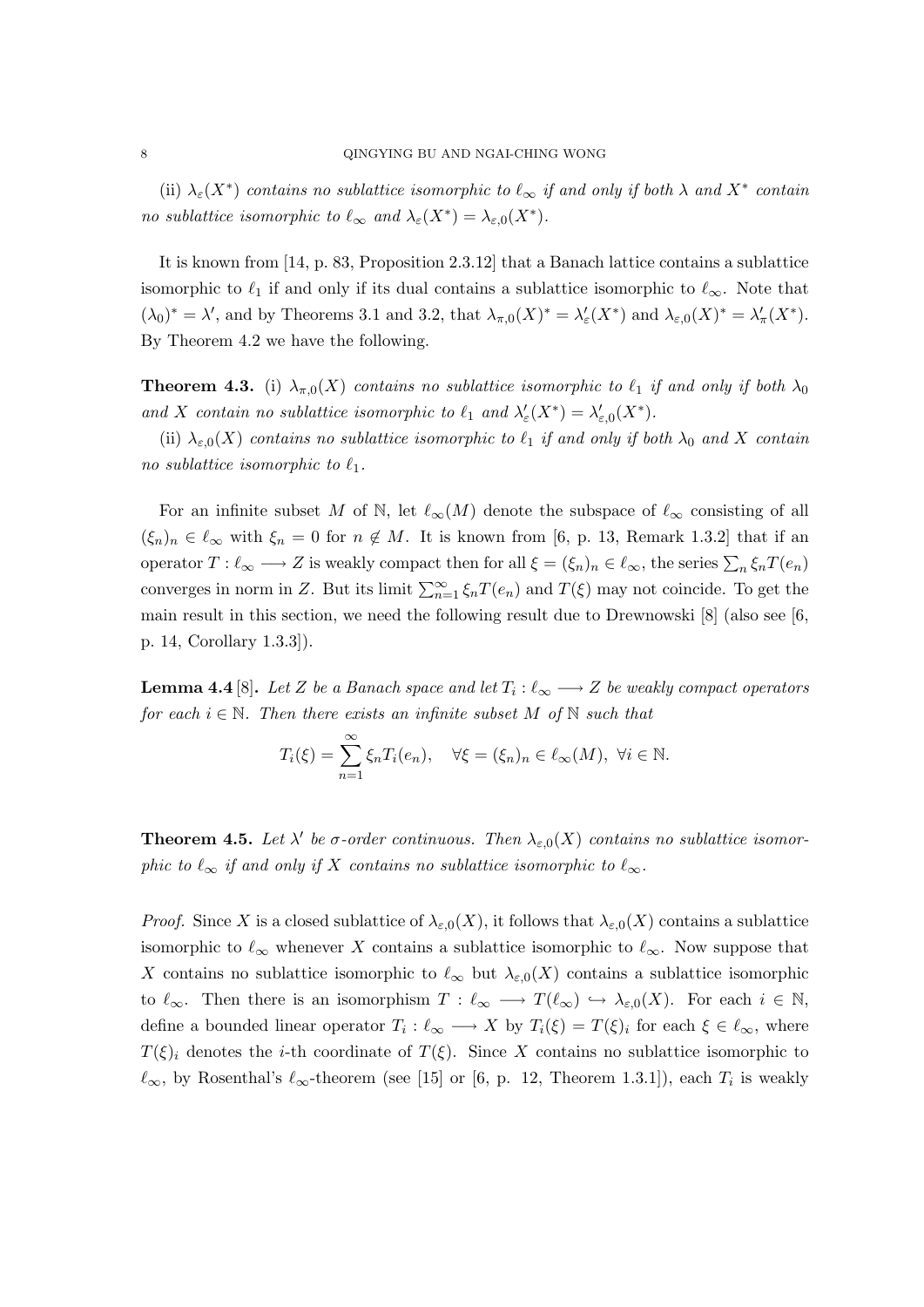compact. Moreover, by Lemma 4.4 there exists an infinite subset  $M$  of  $\mathbb N$  such that for all  $\xi = (\xi_n)_n \in \ell_\infty(M),$ 

$$
T(\xi)_i = T_i(\xi) = \sum_{n=1}^{\infty} \xi_n T_i(e_n) = \sum_{n=1}^{\infty} \xi_n T(e_n)_i, \qquad \forall i \in \mathbb{N}.
$$
 (4.1)

Note that for each  $m \in \mathbb{N}$ ,

$$
\left\| \sum_{n=1}^{m} \xi_n T(e_n) \right\|_{\lambda_{\varepsilon}(X)} = \left\| T\Big((\xi_1, \dots, \xi_m, 0, 0, \dots)\Big) \right\|_{\lambda_{\varepsilon}(X)}
$$
  
\n
$$
\leq \|T\| \cdot \|(\xi_1, \dots, \xi_m, 0, 0, \dots)\|_{\ell_{\infty}}
$$
  
\n
$$
\leq \|T\| \cdot \|\xi\|_{\ell_{\infty}}.
$$

Thus for each  $\bar{x}^* = (x_i^*)_i \in \lambda_{\varepsilon,0}(X)^* = \lambda_\pi'(X^*)$  and for each  $m, k \in \mathbb{N}$ ,

$$
\left| \langle \sum_{n=1}^{m} \xi_n T(e_n) - T(\xi), \bar{x}^* \rangle \right|
$$
  
\n
$$
= \left| \langle \sum_{n=1}^{m} \xi_n T(e_n) - T(\xi), \bar{x}^* (\le k) \rangle + \langle \sum_{n=1}^{m} \xi_n T(e_n) - T(\xi), \bar{x}^* (> k) \rangle \right|
$$
  
\n
$$
\le \sum_{i=1}^{k} x_i^* \Big( \sum_{n=m+1}^{\infty} \xi_n T(e_n)_i \Big) + \left\| \bar{x}^* (> k) \right\|_{\lambda'_\pi(X^*)} \cdot \Big( \left\| \sum_{n=1}^{m} \xi_n T(e_n) \right\|_{\lambda_\varepsilon(X)} + \left\| T(\xi) \right\|_{\lambda_\varepsilon(X)} \Big)
$$
  
\n
$$
\le \sum_{i=1}^{k} x_i^* \Big( \sum_{n=m+1}^{\infty} \xi_n T(e_n)_i \Big) + 2\|T\| \cdot \|\xi\|_{\ell_\infty} \cdot \|\bar{x}^* (> k) \|\chi_{\pi'(X^*)}.
$$
 (4.2)

By Proposition 2.2 we have  $\lim_k ||\bar{x}^*(>k)||_{\lambda'_{\pi}(X^*)} = 0$ . It follows from (4.1) and (4.2) that the series  $\sum_n \xi_n T(e_n)$  converges to  $T(\xi)$  weakly in  $\lambda_{\varepsilon,0}(X)$  for all  $\xi \in \ell_\infty(M)$ . Thus the series  $\sum_{n\in M} T(e_n)$  is weakly subseries convergent and hence subseries convergent in  $\lambda_{\varepsilon,0}(X)$ . Therefore  $T(e_n) \longrightarrow 0$  in  $\lambda_{\varepsilon,0}(X)$  as  $n \in M$  and  $n \to \infty$ . But for each  $n \in \mathbb{N}$ ,  $||T(e_n)||_{\lambda_{\varepsilon}(X)} \ge ||e_n||_{\ell_{\infty}}/||T^{-1}|| = 1/||T^{-1}||$ . This contradiction shows that  $\lambda_{\varepsilon,0}(X)$  contains no sublattice isomorphic to  $\ell_{\infty}$ .

## 5. Positive Tensor Products.

For Banach lattices X and Y, let  $X \otimes Y$  denote the algebraic tensor product of X and Y. For each  $u = \sum_{k=1}^m x_k \otimes y_k \in X \otimes Y$ , define  $T_u : X^* \longrightarrow Y$  by

$$
T_u(x^*) = \sum_{k=1}^m x^*(x_k) y_k, \quad \forall x^* \in X^*.
$$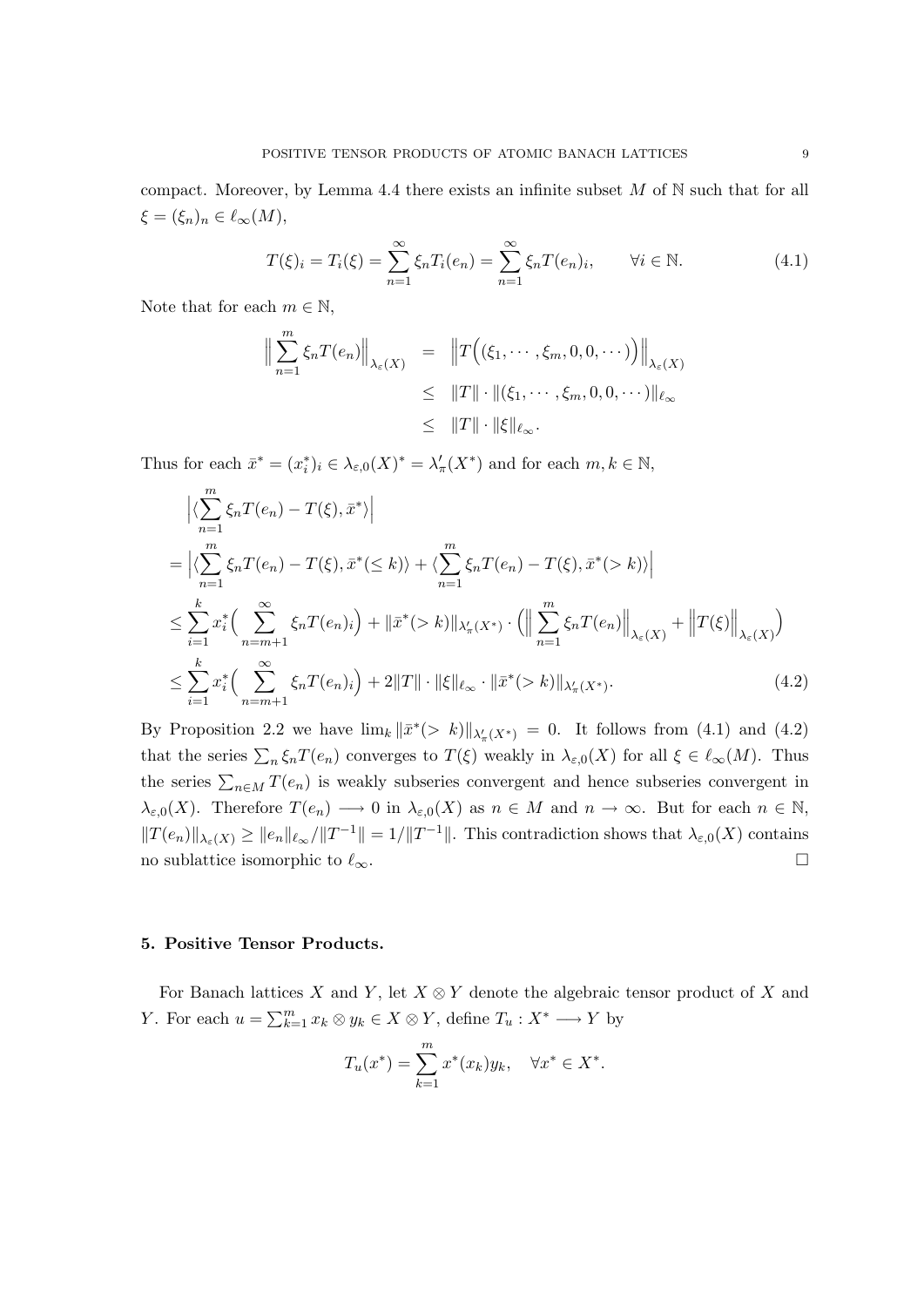The *injective cone* of  $X \otimes Y$  is defined by

$$
C_i = \Big\{ u \in X \otimes Y : T_u \ge 0 \Big\},\
$$

and the *positive injective tensor norm* of  $X \otimes Y$  is defined by

$$
||u||_{|\varepsilon|} = ||T_u||_r.
$$

Let  $X\check{\otimes}_{|\varepsilon|} Y$  denote the completion of  $X\otimes Y$  with respect to  $\|\cdot\|_{|\varepsilon|}$ . Then  $X\check{\otimes}_{|\varepsilon|} Y$  with  $C_i$  as its positive cone is a Banach lattice (see [18, 19] or see [14, section 3.8]), called the *positive injective tensor product* of X and Y. It follows from [14, Theorem 3.8.6 and Proposition 3.8.7] that the mapping  $(u \mapsto T_u) : X \otimes Y \to \mathcal{L}^r(X^*,Y) \hookrightarrow \mathcal{L}^r(X^*,Y^{**})$ extends isometrically to a lattice homomorphism  $X\check{\otimes}_{|\varepsilon|} Y \to \mathcal{L}^r(X^*, Y^{**})$ . That is, every  $v \in X \check{\otimes}_{|\varepsilon|} Y$  corresponds to  $T_v \in \mathcal{L}^r(X^*, Y^{**})$  such that  $||T_v||_r = ||v||_{|\varepsilon|}$  and  $T_{|v|} = |T_v|$ .

The *projective cone* of  $X \otimes Y$  is defined by

$$
C_p = \Big\{\sum_{k=1}^n x_k \otimes y_k : n \in \mathbb{N}, x_k \in X^+, y_k \in Y^+ \Big\},\
$$

and the *positive projective tensor norm* on  $X \otimes Y$  is defined by

$$
||u||_{|\pi|} = \sup \Big\{ \Big| \sum_{k=1}^{n} \phi(x_k, y_k) \Big| : u = \sum_{k=1}^{n} x_k \otimes y_k \in X \otimes Y, \phi \in M \Big\},\
$$

where M is the set of all positive bilinear functionals  $\phi$  on  $X \times Y$  with  $\|\phi\| \leq 1$ . Let  $X\hat{\otimes}_{|\pi|} Y$  denote the completion of  $X \otimes Y$  with respect to  $\|\cdot\|_{|\pi|}$ . Then  $X\hat{\otimes}_{|\pi|} Y$  with  $C_p$  as its positive cone is a Banach lattice (see [9, 10] or see [14, section 3.8]), called the positive projective tensor product of X and Y. The positive projective tensor norm  $\|\cdot\|_{\pi}$  has another equivalent form:

$$
||u||_{|\pi|} = \inf \Big\{ \sum_{k=1}^n ||x_k|| \cdot ||y_k|| : x_k \in X^+, y_k \in Y^+, |u| \le \sum_{k=1}^n x_k \otimes y_k \Big\}.
$$

Bu and Buskes [2] gave a sequential representation of the positive projective tensor product  $\lambda \hat{\otimes}_{\vert \pi \vert} X$ . That is, if  $\lambda$  is  $\sigma$ -order continuous then  $\lambda \hat{\otimes}_{\vert \pi \vert} X$  is isometrically isomorphic and lattice homomorphic to  $\lambda_{\pi,0}(X)$ . Next in Theorem 5.2 we will give a sequential representation of the positive injective tensor product  $\lambda \check{\otimes}_{\vert \varepsilon\vert} X$ .

**Lemma 5.1.** Let  $X$  and  $Y$  be vector lattices such that  $Y$  is Dedekind complete, and let  $T \in \mathcal{L}^r(X, Y)$ . If e is an atom in X then  $|T|(e) = |T(e)|$ .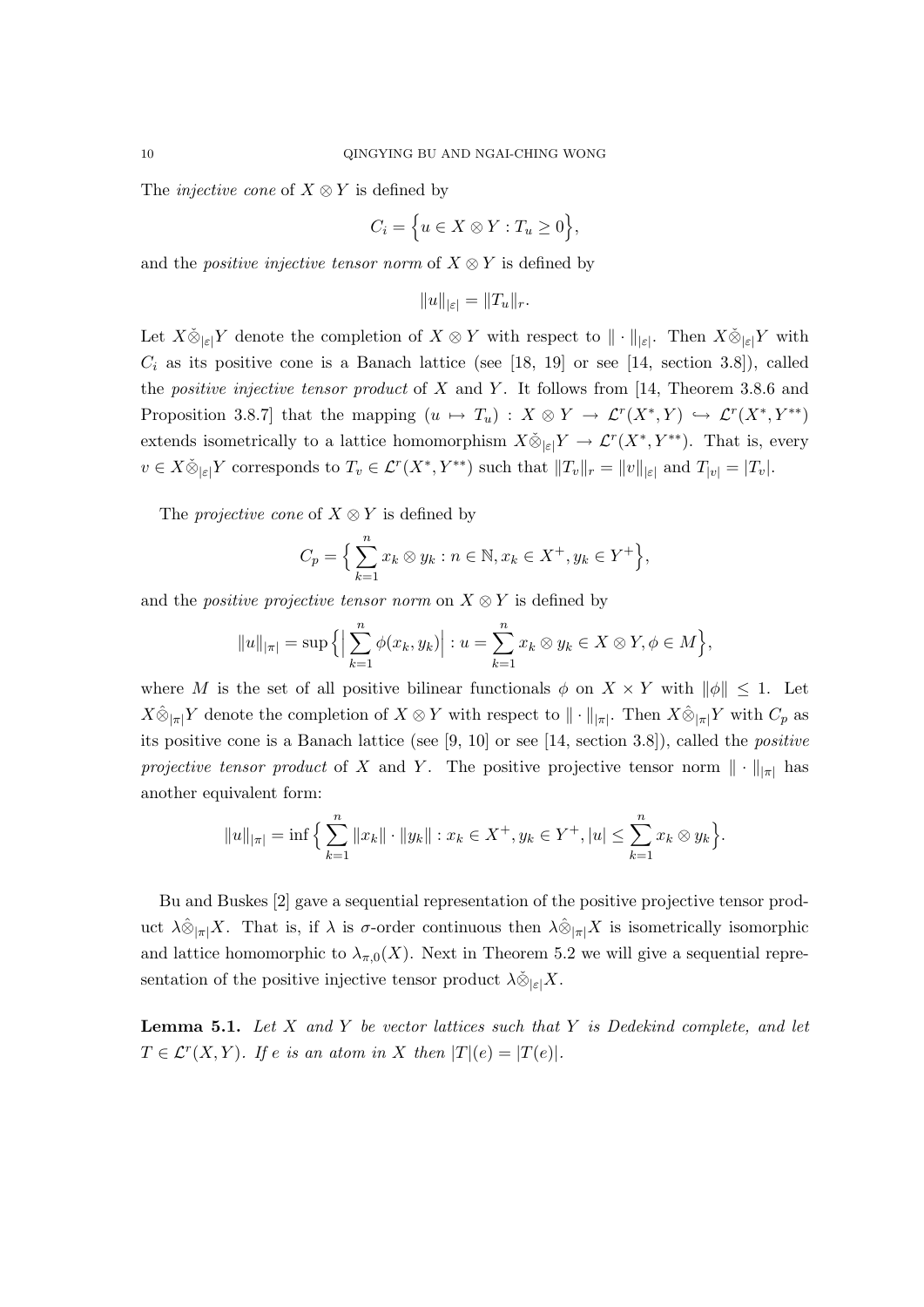*Proof.* Recall that if e is an atom in X then  $x \in X$  with  $0 \le x \le e$  implies that  $x = \alpha e$  for some  $\alpha \in \mathbb{R}^+$ . Thus

$$
|T|(e) = \sup\{|T(x)| : 0 \le x \le e\} = \sup\{|T(\alpha e)| : 0 \le \alpha e \le e\} = |T(e)|.
$$

**Theorem 5.2.** If  $\lambda$  is  $\sigma$ -order continuous then  $\lambda \check{\otimes}_{|\varepsilon|} X$  is isometrically isomorphic and *lattice homomorphic to*  $\lambda_{\varepsilon,0}(X)$ .

*Proof.* Since  $\lambda$  is  $\sigma$ -order continuous, it follows from [2, Lemma 3.4] that  $\lambda_0 = \lambda$  and hence,  $\lambda^* = \lambda'$ . Thus every  $v \in \lambda \check{\otimes}_{|\varepsilon|} X$  corresponds to  $T_v \in \mathcal{L}^r(\lambda', X^{**})$  such that

$$
||T_v||_r = ||v||_{|\varepsilon|} \quad \text{and} \quad T_{|v|} = |T_v|.
$$
 (5.1)

Let  $\phi$  denote the linear map from  $\lambda \otimes X$  into  $X^{\mathbb{N}}$  induced by the natural map:  $\lambda \times X \longrightarrow$  $X^{\mathbb{N}}$  with  $(t, x) \mapsto (t_i x)_i$  for every  $t = (t_i)_i \in \lambda$  and every  $x \in X$ . That is, for every  $u \in \lambda \otimes X$ with a representation  $u = \sum_{k=1}^{m} t^{(k)} \otimes x_k$ , we have

$$
\phi(u) = \left(\sum_{k=1}^{m} t_i^{(k)} x_k\right)_i.
$$
\n(5.2)

For every  $x^* \in X^{*+}$  and every  $s = (s_i)_i \in \lambda'^+$ ,

$$
\sum_{i=1}^{\infty} s_i x^* \left( \left| \sum_{k=1}^m t_i^{(k)} x_k \right| \right) \leq \sum_{i=1}^{\infty} \sum_{k=1}^m s_i |t_i^{(k)} | x^* (|x_k|) \leq ||x^*|| \cdot ||s||_{\lambda'} \cdot \sum_{k=1}^m ||x_k|| \cdot ||t^{(k)}||_{\lambda}.
$$

Thus  $\phi(u) \in \lambda_{\varepsilon}(X)$ . Moreover, by [2, Lemma 3.4],  $\lim_{n} ||t^{(k)}(\ge n)||_{\lambda} = 0$  for  $k = 1, 2, \cdots, m$ and hence,  $\phi(u) \in \lambda_{\varepsilon,0}(X)$ .

For every  $s = (s_i)_i \in (\lambda')_0$  and every  $x^* \in X^*$ , we have

$$
\langle T_u(s), x^* \rangle = \sum_{k=1}^m \sum_{i=1}^\infty s_i t_i^{(k)} x^*(x_k) = \langle \phi(u), (s_i x^*)_i \rangle,\tag{5.3}
$$

and by Lemma 5.1 we have

$$
|T_u|(s) = |T_u|\left(\sum_{i=1}^{\infty} s_i e_i\right) = \sum_{i=1}^{\infty} s_i |T_u|(e_i) = \sum_{i=1}^{\infty} s_i |T_u(e_i)| = \sum_{i=1}^{\infty} s_i \left| \sum_{k=1}^{m} t_i^{(k)} x_k \right|,
$$

and thus we have

$$
\langle |\phi(u)|, (s_i x^*)_i \rangle = \langle \left( \left| \sum_{k=1}^m t_i^{(k)} x_k \right| \right)_i, (s_i x^*)_i \rangle = \sum_{i=1}^\infty s_i x^* \left( \left| \sum_{k=1}^m t_i^{(k)} x_k \right| \right) = \langle |T_u|(s), x^* \rangle. \tag{5.4}
$$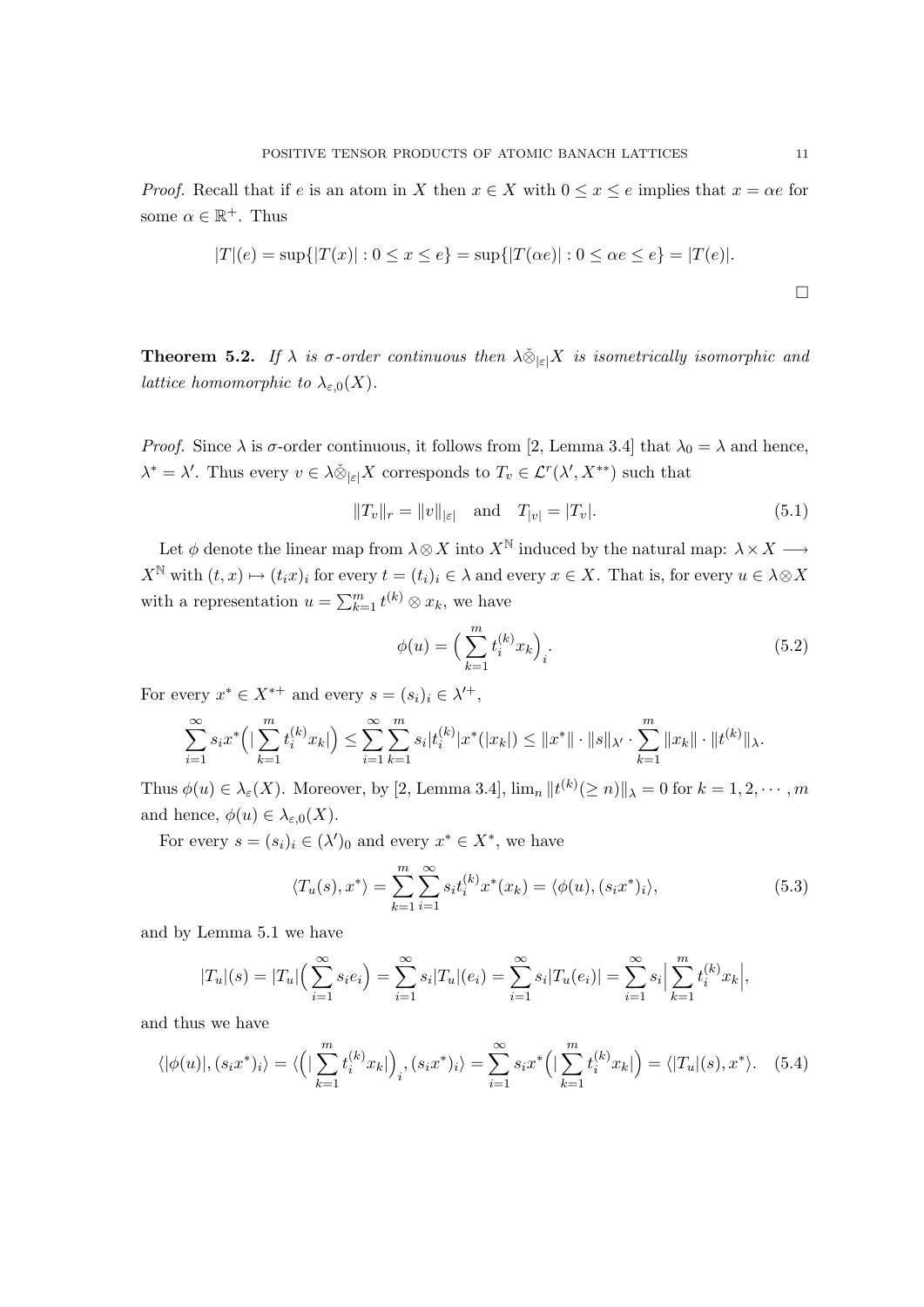If  $\phi(u)_i$  denotes the *i*-th coordinate of  $\phi(u)$  then

$$
\left\|\phi(u)\right\|_{\lambda_{\varepsilon}(X)} = \sup \left\{ \left\|\left(x^*(|\phi(u)_i|\right)\right)_i\right\|_{\lambda} : x^* \in B_{X^{*+}} \right\}
$$
  
\n
$$
= \sup \left\{\sum_{i=1}^{\infty} s_i x^*(|\phi(u)_i|) : s = (s_i)_i \in B_{(\lambda')_0^+}, x^* \in B_{X^{*+}} \right\}
$$
  
\n
$$
= \sup \left\{\langle|\phi(u)|, (s_i x^*)_i\rangle : s = (s_i)_i \in B_{(\lambda')_0^+}, x^* \in B_{X^{*+}} \right\}
$$
  
\n
$$
= \sup \left\{\langle|T_u|(s), x^*\rangle : s = (s_i)_i \in B_{(\lambda')_0^+}, x^* \in B_{X^{*+}} \right\}
$$
  
\n
$$
= \left\| |T_u| \right\| = \|T_u\|_r = \|u\|_{|\varepsilon|}
$$

and hence,  $\phi$  is an isometry. Extend  $\phi$  isometrically from  $(\lambda \otimes X, \|\cdot\|_{|\varepsilon|})$  to its completion  $\lambda \check{\otimes}_{|\varepsilon|} X$ , denoted by  $\tilde{\phi}$ .

Now take any  $\bar{x} = (x_i)_i \in \lambda_{\varepsilon,0}(X)$  and let  $w_n = \sum_{i=1}^n e_i \otimes x_i$  for each  $n \in \mathbb{N}$ . Then for every  $m, n \in \mathbb{N}$  with  $m > n$ ,

$$
||w_m - w_n||_{|\varepsilon|} = \left\| \sum_{i=n+1}^m e_i \otimes x_i \right\|_{|\varepsilon|} = \left\| \tilde{\phi} \left( \sum_{i=n+1}^m e_i \otimes x_i \right) \right\|_{\lambda_{\varepsilon}(X)}
$$
  

$$
= ||(0, \cdots, 0, x_{n+1}, \cdots, x_m, 0, 0, \cdots) ||_{\lambda_{\varepsilon}(X)}
$$
  

$$
\to 0 \text{ as } m, n \to \infty.
$$

Thus  $\{w_n\}_1^{\infty}$  is a Cauchy sequence in  $\lambda \check{\otimes}_{|\varepsilon|} X$  and hence, there exists  $w \in \lambda \check{\otimes}_{|\varepsilon|} X$  such that  $w = \lim_n w_n$ . Note that

$$
\tilde{\phi}(w) = \tilde{\phi}(\lim_{n} w_n) = \lim_{n} \tilde{\phi}(w_n) = \lim_{n} \bar{x}(\leq n) = \bar{x}.
$$

Therefore,  $\tilde{\phi}$  is surjective.

Finally we show that  $\tilde{\phi}$  is a lattice homomorphism. Note that  $\tilde{\phi}$  and the map  $v \mapsto T_v$ are continuous and  $\lambda \otimes X$  is norm dense in  $\lambda \check{\otimes}_{|\varepsilon|} X$ . By (5.3) for every  $v \in \lambda \check{\otimes}_{|\varepsilon|} X$ , every  $s = (s_i)_i \in (\lambda')_0$ , and every  $x^* \in X^*$  we have

$$
\langle T_v(s), x^* \rangle = \langle \tilde{\phi}(v), (s_i x^*)_i \rangle. \tag{5.5}
$$

Thus for every  $u \in \lambda \otimes X$ , every  $s = (s_i)_i \in (\lambda')_0$ , and every  $x^* \in X^*$ , it follows from  $(5.1)$ , (5.4), and (5.5) that

$$
\langle |\tilde{\phi}(u)|, (s_i x^*)_i \rangle = \langle |T_u|(s), x^* \rangle = \langle T_{|u|}(s), x^* \rangle = \langle \tilde{\phi}(|u|), (s_i x^*)_i \rangle,
$$

which implies that  $|\tilde{\phi}(u)| = \tilde{\phi}(|u|)$ . Since  $\tilde{\phi}$  is continuous and  $\lambda \otimes X$  is norm dense in  $\lambda \check{\otimes}_{|\varepsilon|}X$ , it follows that  $|\tilde{\phi}(v)| = \tilde{\phi}(|v|)$  for every  $v \in \lambda \check{\otimes}_{|\varepsilon|}X$  and hence,  $\tilde{\phi}$  is a lattice homomorphism.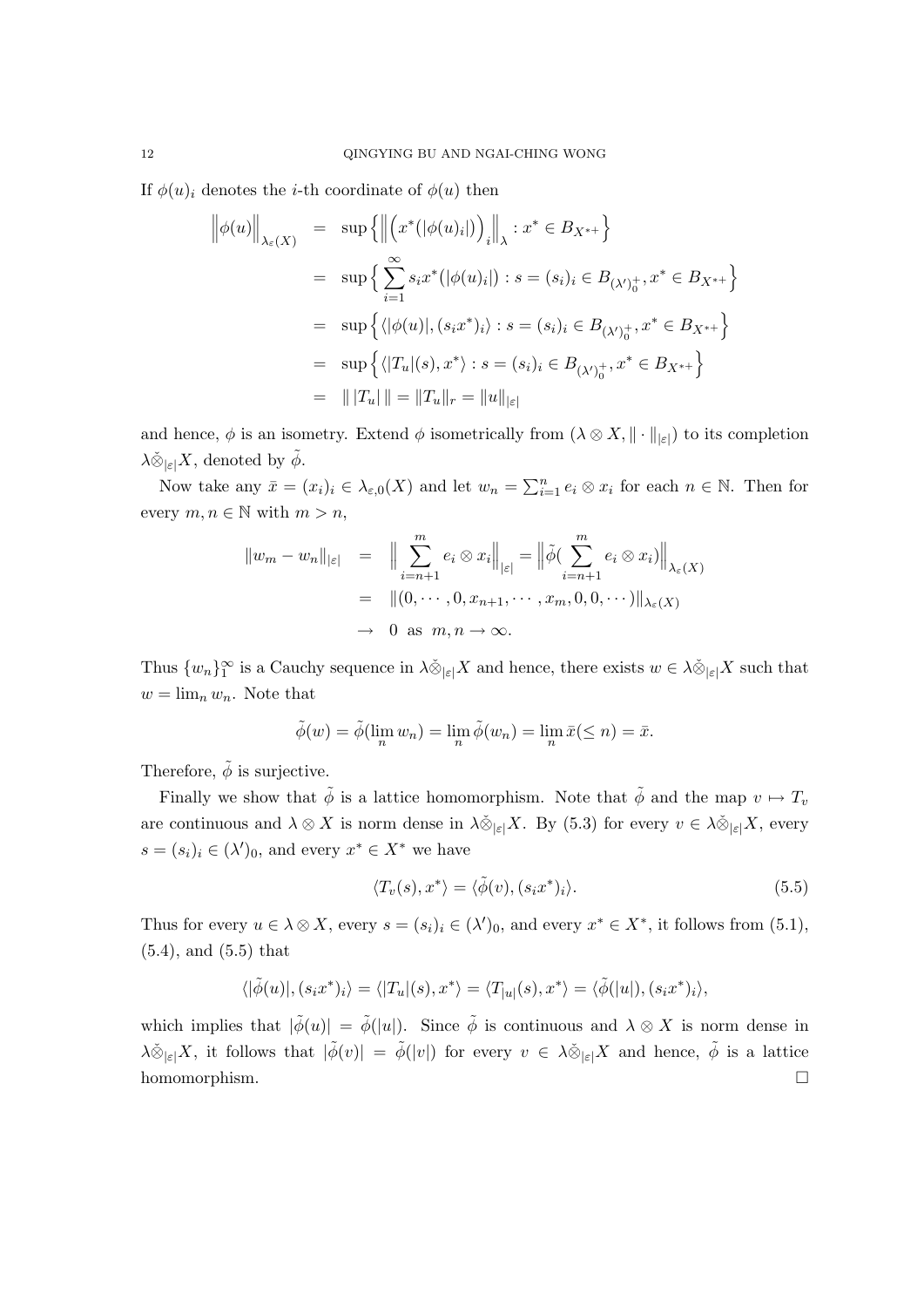#### 6. Properties inherited by Positive Tensor Products.

In this section, we will verify some geometric properties that can be inherited by the positive projective tensor product  $E\hat{\otimes}_{\vert \pi \vert} X$  and the positive injective tensor product  $E\check{\otimes}_{\vert \pi \vert} X$ , provided that  $E$  is an atomic Banach lattice and  $X$  is any Banach lattice.

6.1. Reflexivity. A little bit modifying Proposition 3.4 in [11] gives the following lemma.

**Lemma 6.1** [11]. Let E be a Banach lattice and F a separable closed sublattice of E. Then there exists an ideal  $G$  of  $E$  containing  $F$  such that  $G$  is generated by a separable closed sublattice of E, and there exists a lattice isometric embedding  $\varphi : G^* \longrightarrow E^*$  such that  $\varphi(g^*)(g) = g^*(g)$  for every  $g \in G$  and every  $g^* \in G^*$ . In particular,  $\varphi[G^*]$  is norm one positive complemented in  $E^*$ .

In the previous lemma, if E is reflexive then for every  $x \in E$  we define  $q: G^* \longrightarrow \mathbb{R}$  by

$$
\langle g, g^* \rangle = \langle x, \varphi(g^*) \rangle, \qquad \forall g^* \in G^*.
$$

Then

$$
||g|| = \sup \{ |\langle g, g^* \rangle| : g^* \in G^*, ||g^*|| \le 1 \}
$$
  
=  $\sup \{ |\langle x, \varphi(g^*) \rangle| : ||\varphi(g^*)|| = ||g^*|| \le 1 \}$   
 $\le ||x||.$ 

Thus  $g \in G^{**} = G$  and hence the map  $x \to g$  is a norm one positive projection from E onto G. Therefore we have the following.

**Lemma 6.2.** Let  $E$  be a reflexive Banach lattice and  $F$  a separable closed sublattice of E. Then there exists an ideal  $G$  of  $E$  containing  $F$  such that  $G$  is generated by a separable closed sublattice of  $E$  and  $G$  is norm one positive complemented in  $E$ .

We need the following result (due to Wolff [20]) to transform an atomic Banach lattice into a sequence Banach lattice.

**Lemma 6.3** [20]. Let E be a Dedekind complete separable Banach lattice. Then E is atomic if and only if there is an order continuous and injective lattice homomorphism from E into a sublattice of  $\mathbb{R}^{\mathbb{N}}$ .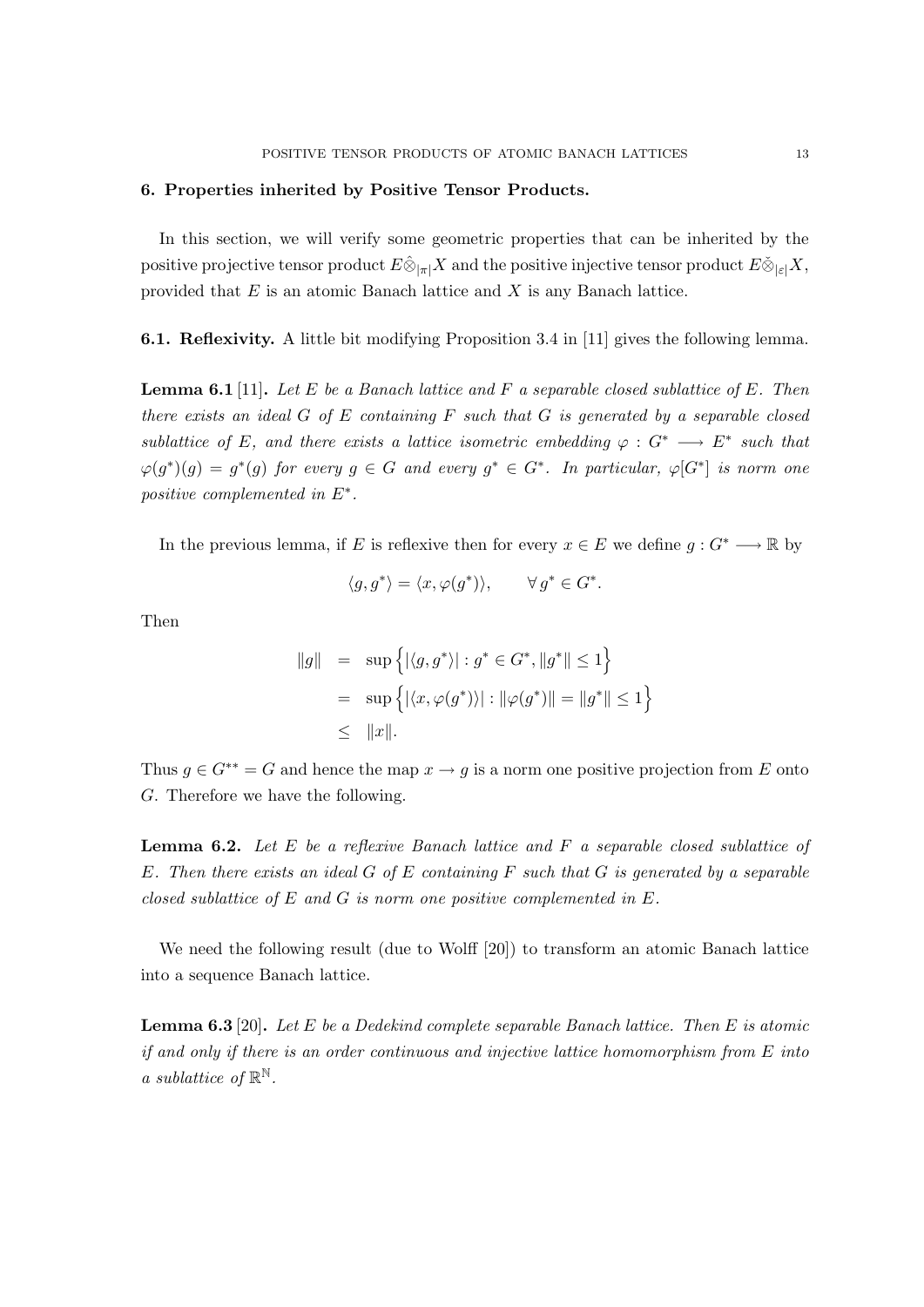Let G be a Dedekind complete separable atomic Banach lattice. By Lemma 6.3 there is an order continuous and injective lattice homomorphism  $\phi$  from G onto  $\phi[G]$ , a sublattice of  $\mathbb{R}^{\mathbb{N}}$ . Define a norm on  $\phi[G]$  by  $\|\phi(g)\| = \|g\|$  for all  $g \in G$ . Then  $\phi$  is also an isometry, and hence  $\lambda := \phi[G]$  is a Banach sequence lattice such that  $G \hat{\otimes}_{|\pi|} X$  and  $G \check{\otimes}_{|\varepsilon|} X$  are isometrically isomorphic and lattice homomorphic to  $\lambda \hat{\otimes}_{\vert \pi \vert} X$  and  $\lambda \check{\otimes}_{\vert \varepsilon \vert} X$ , respectively. Note that  $\lambda \hat{\otimes}_{|\pi|} X = \lambda_{\pi,0}(X)$  and  $\lambda \check{\otimes}_{|\varepsilon|} X = \lambda_{\varepsilon,0}(X)$  isometrically. Thus by Proposition 2.1 and Theorem 3.3 we have the following lemma.

**Lemma 6.4.** Let G be a separable atomic reflexive Banach lattice and X be a reflexive Banach lattice.

(i)  $G \hat{\otimes}_{|\pi|} X$  is reflexive if and only if every positive linear operator from G into  $X^*$  is compact.

(ii)  $G\check{\otimes}_{|\varepsilon|}X$  is reflexive if and only if every positive linear operator from  $G^*$  into X is compact.

In the following theorem we will remove the separability of G in the previous lemma.

**Theorem 6.5.** Let  $E$  be an atomic reflexive Banach lattice and  $X$  be a reflexive Banach lattice.

(i)  $E \hat{\otimes}_{|\pi|} X$  is reflexive if and only if every positive linear operator from E into  $X^*$  is compact.

(ii)  $E \check{\otimes}_{|\varepsilon|} X$  is reflexive if and only if every positive linear operator from  $E^*$  into X is compact.

*Proof.* (i) Suppose that every positive linear operator from  $E$  into  $X^*$  is compact. To show that  $E\hat{\otimes}_{\vert \pi \vert} X$  is reflexive, it suffices to show that every separable closed sublattice S of  $E\hat{\otimes}_{|\pi|}X$  is reflexive. By the proof of [2, Proposition 6.3] and by Lemma 6.2, there exists an ideal G of E such that S is a closed sublattice of  $G\hat{\otimes}_{\vert \pi \vert}X$ , where G is generated by a separable closed sublattice of  $E$  and  $G$  is norm one positive complemented in  $E$ . Thus every positive linear operator from  $G$  to  $X^*$  is compact. Note that an ideal generated by a separable closed sublattice in an atomic KB-space is also separable. Then G is separable. It follows from Lemma 6.4 that  $G\hat{\otimes}_{|\pi|}X$  is reflexive. Therefore S, as a closed sublattice of  $G\hat{\otimes}_{|\pi|}X$ , is also reflexive.

On the other hand, suppose that  $E\hat{\otimes}_{\vert \pi \vert} X$  is reflexive and there exists a positive linear operator  $T: E \longrightarrow X^*$  that is not compact. That is, there is a sequence  $(x_n)_1^{\infty}$  in  $B_E$  such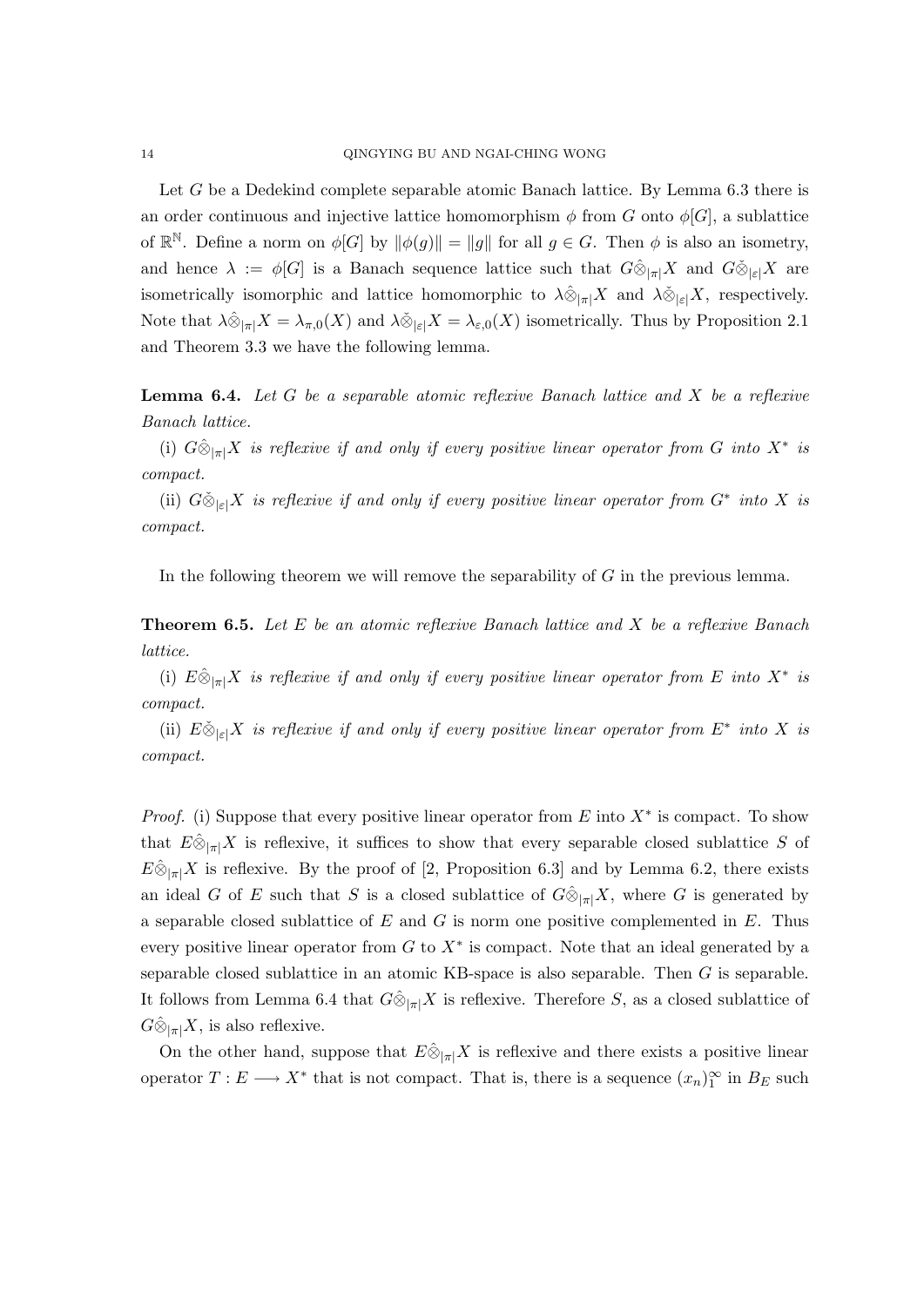that the sequence  $(Tx_n)_1^{\infty}$  has no convergent subsequence in  $X^*$ . Let F be the separable sublattice generated by all  $x_n$ 's. By Lemma 6.2, there exists an ideal G of E containing F such that G is generated by a separable closed sublattice of  $E$  and  $G$  is norm one positive complemented in E. Thus  $G\hat{\otimes}_{|\pi|}X$  is a closed sublattice of  $E\hat{\otimes}_{|\pi|}X$ , and hence  $G\hat{\otimes}_{|\pi|}X$  is also reflexive. It follows from Lemma 6.4 that every positive linear operator from  $G$  into  $X^*$ is compact. But  $T|_G$  is not compact. This contradiction shows that if  $E\hat{\otimes}_{|\pi|}X$  is reflexive then every positive linear operator from  $E$  into  $X^*$  must be compact.

(ii) Suppose that every positive linear operator from  $E^*$  into X is compact. To show that  $E\check{\otimes}_{\vert \varepsilon\vert}X$  is reflexive, it suffices to show that every separable closed sublattice S of  $E\check{\otimes}_{\vert \varepsilon\vert}X$ is reflexive. Since  $S$  is separable, there is a separable closed sublattice  $F$  of  $E$  such that  $S \subseteq F \check{\otimes}_{|\varepsilon|} X$ . Let G be the ideal in Lemma 6.1. Then  $S \subseteq G \check{\otimes}_{|\varepsilon|} X$ . Note that  $\varphi[G^*]$  is norm one positive complemented in  $E^*$ . Every positive linear operator from  $G^*$  into X is compact. It follows from Lemma 6.4 that  $G\check{\otimes}_{|\varepsilon|}X$  is reflexive. Note that if  $E_1$  is a closed sublattice of E then  $E_1 \check{\otimes}_{|\varepsilon|} X$  is also a closed sublattice of  $E \check{\otimes}_{|\varepsilon|} X$ . Thus S, as a closed sublattice of  $E\check{\otimes}_{\lvert \varepsilon\rvert}X$ , is also a closed sublattice of  $G\check{\otimes}_{\lvert \varepsilon\rvert}X$  and hence is reflexive. The proof of the second part is the same as the proof of the second part in (i).  $\Box$ 

**6.2. Jeurnink's open question.** For a norm  $\|\cdot\|$  in a vector space Z, let  $\|\cdot\|$ <sup>\*</sup> denote the dual norm of  $\|\cdot\|$  in the dual space  $(Z, \|\cdot\|)^*$ . For Banach lattices E and X, it follows from [16, p. 204, Theorem 3.2] that  $(E \hat{\otimes}_{|\pi|} X)^* = \mathcal{L}^r(E, X^*)$  isometrically. Note that  $E^* \check{\otimes}_{|\varepsilon|} X^*$ is a sublattice of  $\mathcal{L}^r(E, X^*)$ . Thus  $\|\cdot\|_{\epsilon} = \|\cdot\|_{\pi}^*$  in the vector space  $E^* \otimes X^*$ . On the other hand, Jeurnink pointed out in [12, chapter 4] that  $\|\cdot\|_{\pi} \geq \|\cdot\|_{\varepsilon}^*$  in the vector space  $E^* \otimes X^*$ . He also asked the question whether  $\|\cdot\|_{\pi} \leq \|\cdot\|_{\epsilon}^*$  also holds. The following theorem gives an affirmative answer to this question in the case that  $E$  is a reflexive atomic Banach lattice.

**Theorem 6.6.** If E is a reflexive atomic Banach lattice then  $\|\cdot\|_{\pi} = \|\cdot\|_{\epsilon}^*$  in the vector space  $E^* \otimes X^*$ .

*Proof.* It follows from [12, chapter 4] that  $\|\cdot\|_{|\pi|} \ge \|\cdot\|_{|\varepsilon|}^*$ . Next we show that  $\|\cdot\|_{|\pi|} \le \|\cdot\|_{|\varepsilon|}^*$ .

Take any  $u \in E^* \otimes X^*$ . Then u admits a representation  $u = \sum_{k=1}^n z_k^* \otimes x_k^*$  where  $z_k^* \in E^*, x_k^* \in X^*, k = 1, 2, \cdots, n$ . Let G be the ideal generated by  $\{z_k^*\}_{1}^n$ . Then G is separable since  $E^*$  is atomic. By Lemma 6.3, there is an order continuous and injective lattice homomorphism  $\phi$  from G onto  $\phi[G]$ , a sublattice of  $\mathbb{R}^{\mathbb{N}}$ . Define a norm on  $\phi[G]$  by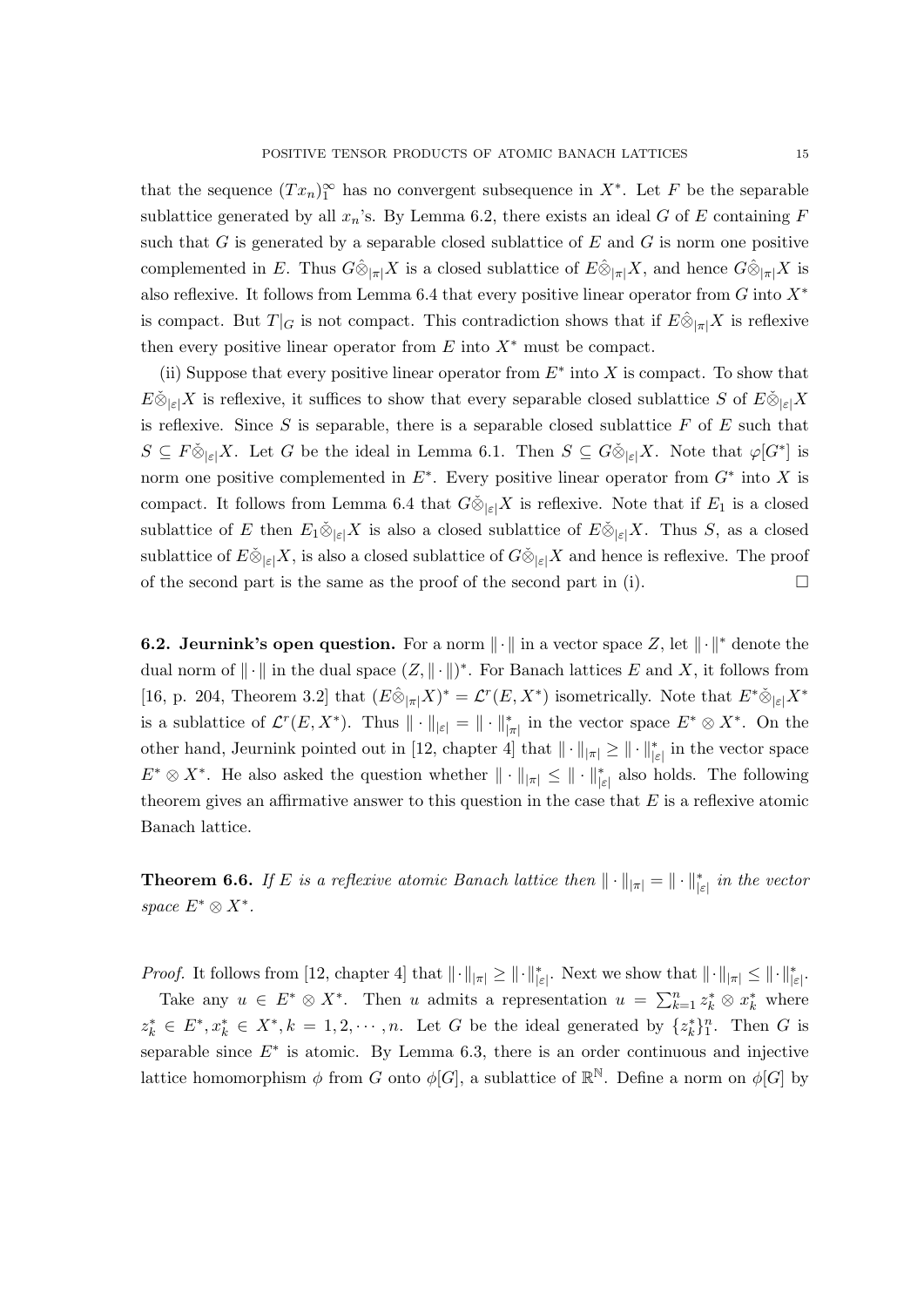$\|\phi(g)\| = \|g\|$  for all  $g \in G$ . Then  $\phi$  is also an isometry and hence  $\phi[G]$  is a reflexive Banach sequence lattice. Let  $\lambda = \phi[G]^*$ . Then  $\lambda$  is reflexive and hence, both  $\lambda$  and  $\lambda'$  are  $\sigma$ -order continuous, and thus  $\lambda' = \lambda^* = \phi[G]^{**} = \phi[G]$ . By Proposition 2.2 and Theorems 3.1 and 5.2, we have

$$
(\lambda \check{\otimes}_{|\varepsilon|} X)^* = \lambda_{\varepsilon,0}(X)^* = \lambda_\pi'(X^*) = \lambda_{\pi,0}'(X^*) = \lambda' \hat{\otimes}_{|\pi|} X^*.
$$

It follows that  $\|\cdot\|_{|\pi|} = \|\cdot\|_{|\varepsilon|}^*$  in the vector space  $\lambda' \otimes X^*$ , and hence  $\|\cdot\|_{|\pi|} = \|\cdot\|_{|\varepsilon|}^*$  in the vector space  $G \otimes X^*$ . Note that  $G^*$  is a sublattice of E, and hence  $G^* \otimes_{|\varepsilon|} X$  is a sublattice of  $E \otimes_{|\varepsilon|} X$ . It follows from the equivalent form of the positive projective tensor norm  $\|\cdot\|_{|\pi|}$ given at the beginning of section 5 that in the vector space  $E^* \otimes X^*$ ,

$$
||u||_{E^*\otimes_{|\pi|}X^*} \le ||u||_{G\otimes_{|\pi|}X^*} = ||u||_{G^*\otimes_{|\varepsilon|}X}^* \le ||u||_{E\otimes_{|\varepsilon|}X}^*.
$$

**6.3.** Copies of  $c_0$ ,  $\ell_{\infty}$ , and  $\ell_1$ . Recall that the properties of the containment of copies of  $c_0, \ell_1, \ell_\infty$  are separably determined. That is, a Banach space has these properties if and only if every its separable closed subspace has the same properties. With the help of Lemma 6.3 and using the same argument as the proof of Theorem 7.5 in [2], we can modify Proposition 4.1(i) and Theorems 4.2(i) and 4.3(ii) to get the following results.

## **Theorem 6.7.** Let  $E$  be an atomic Banach lattice and  $X$  be a Banach lattice.

(i)  $E \hat{\otimes}_{\vert \pi \vert} X$  contains no sublattice isomorphic to  $c_0$  if and only if neither E nor X contains a sublattice isomorphic to  $c_0$  ([2, Theorem 7.5(i)]).

(ii)  $E \hat{\otimes}_{|\pi|} X^*$  contains no sublattice isomorphic to  $\ell_{\infty}$  if and only if neither E nor X contains a sublattice isomorphic to  $\ell_{\infty}$ .

(iii)  $E \check{\otimes}_{\vert \varepsilon\vert} X$  contains no sublattice isomorphic to  $\ell_1$  if and only if neither E nor X contains a sublattice isomorphic to  $\ell_1$ .

With the help of Lemma 6.3 and using the same argument as the proof of Theorem 6.5, we can modify Proposition 4.1(ii) and Theorems 4.3(i) and 4.5 to get the following results.

**Theorem 6.8.** Let  $E$  be a reflexive atomic Banach lattice and  $X$  be a Banach lattice.

(i)  $E \check{\otimes}_{\geq \infty} X$  contains no sublattice isomorphic to  $c_0$  if and only if X contains no sublattice isomorphic to  $c_0$  and every positive linear operator from  $E^*$  into X is compact.

(ii)  $E \hat{\otimes}_{|\pi|} X$  contains no sublattice isomorphic to  $\ell_1$  if and only if X contains no sublattice isomorphic to  $\ell_1$  and every positive linear operator from E into  $X^*$  is compact.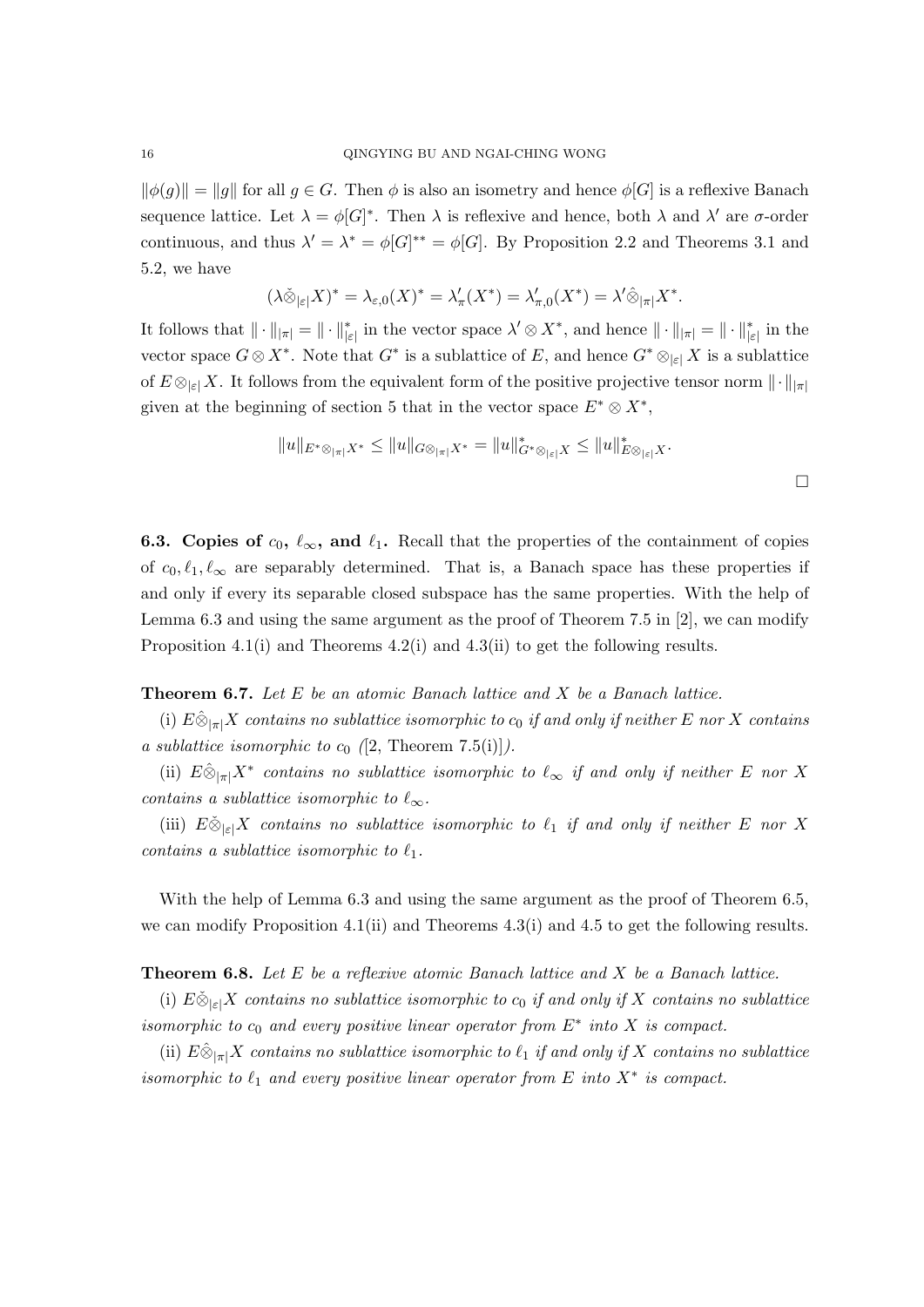(iii)  $E \&_{\vert \varepsilon \vert} X$  contains no sublattice isomorphic to  $\ell_{\infty}$  if and only if X contains no sublattice isomorphic to  $\ell_{\infty}$ .

Recall that if  $\lambda$  is reflexive then both  $\lambda$  and  $\lambda'$  are  $\sigma$ -order continuous. Thus by Proposition 2.1 and Theorems 4.2(ii) and 4.5 we have the following.

**Theorem 6.9.** Let  $\lambda$  be a reflexive Banach sequence lattice and X be a Dedekind complete Banach lattice.

(i)  $\mathcal{K}^r(\lambda, X)$  contains no sublattice isomorphic to  $\ell_{\infty}$  if and only if X contains no sublattice isomorphic to  $\ell_{\infty}$ .

(ii)  $\mathcal{L}^r(\lambda, X^*)$  contains no sublattice isomorphic to  $\ell_\infty$  if and only if  $X^*$  contains no sublattice isomorphic to  $\ell_{\infty}$  and every positive linear operator from  $\lambda$  to  $X^*$  is compact.

Corollary 6.10. Let  $1 < p, q < \infty$  and  $E_q$  be an infinite dimensional reflexive  $L_q$ -space.

(i)  $\mathcal{K}^r(\ell_p, E_q)$  contains no sublattice isomorphic to  $\ell_{\infty}$  for every p, q with  $1 < p, q < \infty$ .

(ii)  $\mathcal{K}^r(\ell_p, E_q)$  contains no sublattice isomorphic to  $c_0$  if and only if  $p > q$ .

(iii)  $\mathcal{L}^r(\ell_p, E_q)$  contains no sublattice isomorphic to  $\ell_{\infty}$  if and only if  $p > q$ .

Proof. (i) follows from Theorem 6.9 (i). By [7, Theorem 4.9], every positive linear operator from  $\ell_p$  to  $E_q$  is compact if and only if  $p > q$ . Thus (iii) follows from Theorem 6.9 (ii). By [5, Theorem 7],  $\mathcal{K}^r(\ell_p, E_q)$  contains no sublattice isomorphic to  $c_0$  if and only if every positive linear operator from  $\ell_p$  to  $E_q$  is compact. Thus (ii) follows.

From Corollary 6.10 we have the following interesting example. If  $1 < p \leq q < \infty$ then  $\mathcal{K}^r(\ell_p, \ell_q)$  contains a sublattice isomorphic to  $c_0$  but does not contain a sublattice isomorphic to  $\ell_{\infty}$ .

Acknowledgment. The authors are grateful to the referee for giving several comments and suggestions to revise the paper, especially to revise the proof of Theorem 5.2.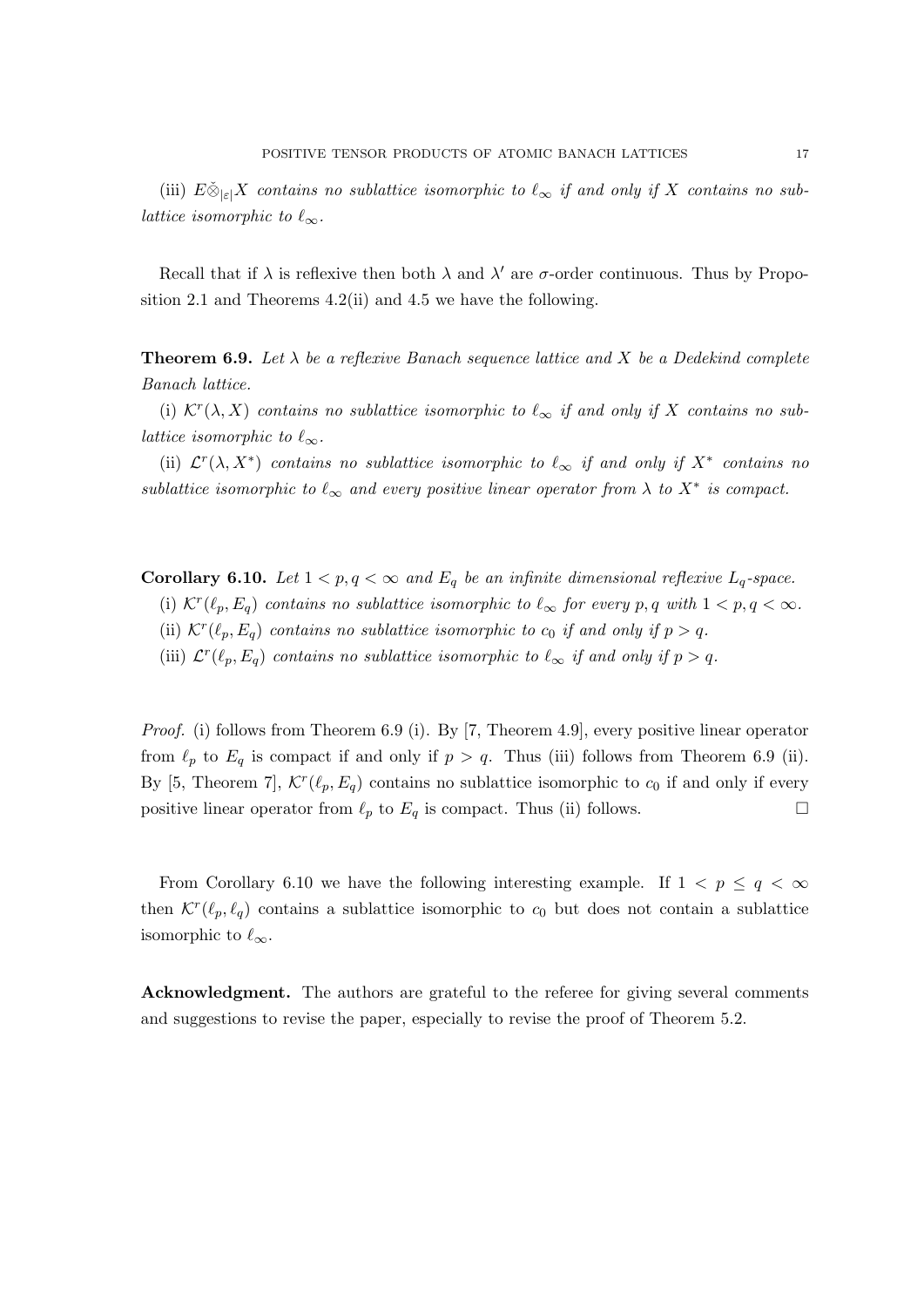#### 18 QINGYING BU AND NGAI-CHING WONG

#### **REFERENCES**

- 1. S. J. Bernau, A unified approach to the principle of local reflexivity, Notes in Banach Spaces, 427–439, Univ Texas Press, Austin, Texas, 1980.
- 2. Q. Bu and G. Buskes, Schauder decompositions and the Fremlin projective tensor product of Banach lattices, J. Math. Anal. Appl. 355 (2009), 335–351.
- 3. Q. Bu, M. Craddock, and D. Ji, Reflexivity and the Grothendieck property for positive tensor products of Banach lattices-II, Quaest. Math. 32 (2009), 339–350
- 4. Q. Bu, D. Ji, and Y. Li, Copies of  $\ell_1$  into positive tensor products of Orlicz sequence spaces, Quaest. Math., to appear.
- 5. Q. Bu, Y. Li, and X. Xue, Some properties of the space of regular operators on atomic Banach lattices, Collect. Math. 62 (2011), 131–137.
- 6. P. Cembranos and J. Mendoza, Banach Spaces of Vector-Valued Functions, Lecture Notes in Math. No. 1676, Springer-Verlag, 1997.
- 7. Z. L. Chen and A. W. Wickstead, Some applications of Rademacher sequences in Banach lattices, Positivity 2 (1998), 171–191.
- 8. L. Drewnowski, Copies of  $\ell_{\infty}$  in an operator space, Math. Proc. Camb. Phil. Soc. 108 (1990), 523–526.
- 9. D. H. Fremlin, Tensor products of Archimedean vector lattices, Amer. J. Math. 94 (1972), 778–798.
- 10. D. H. Fremlin, Tensor products of Banach lattices, Math. Ann. 211 (1974), 87–106.
- 11. S. Heinrich and P. Mankiewicz, Applications of ultrapowers to the uniform and Lipschitz classification of Banach spaces, Studia Math. 73 (1982), 225–251.
- 12. G. A. M. Jeurnink, Integration of functions with values in a Banach lattice, Ph.D. Thesis, University of Nijmegen, The Netherlands, 1982.
- 13. Y. Li, D. Ji, and Q. Bu, Copies of  $c_0$  and  $\ell_{\infty}$  into a regular operator space, Taiwanese J. Math., to appear.
- 14. P. Meyer-Nieberg, Banach Lattices, Springer-Verlag, 1991.
- 15. H. P. Rosenthal, On relatively disjoint families of measures with some applications to Banach space theory, Studia Math. 37 (1970), 13–36.
- 16. H. H. Schaefer, Aspects of Banach Lattices, Studies in Functional Analysis, MAA Stud. Math. 21, pp. 158–221, Washington D.C., 1980.
- 17. A. R. Schep, Factorization of positive multilinear maps, Illinois J. Math. 28 (1984), 579–591.
- 18. G. Wittstock, Eine Bemerkung über Tensorprodukte von Banachverbänden, Arch. Math. 25 (1974), 627–634.
- 19. G. Wittstock, Ordered normed tensor products, Lecture Notes in Physics 29, pp.67–84. Springer, 1974.
- 20. M. Wolff, Vektorwertige invariante Mabe von rechtsamenablen Halbgruppen positiver Operatoren, Math Z. 120 (1971), 265–276.